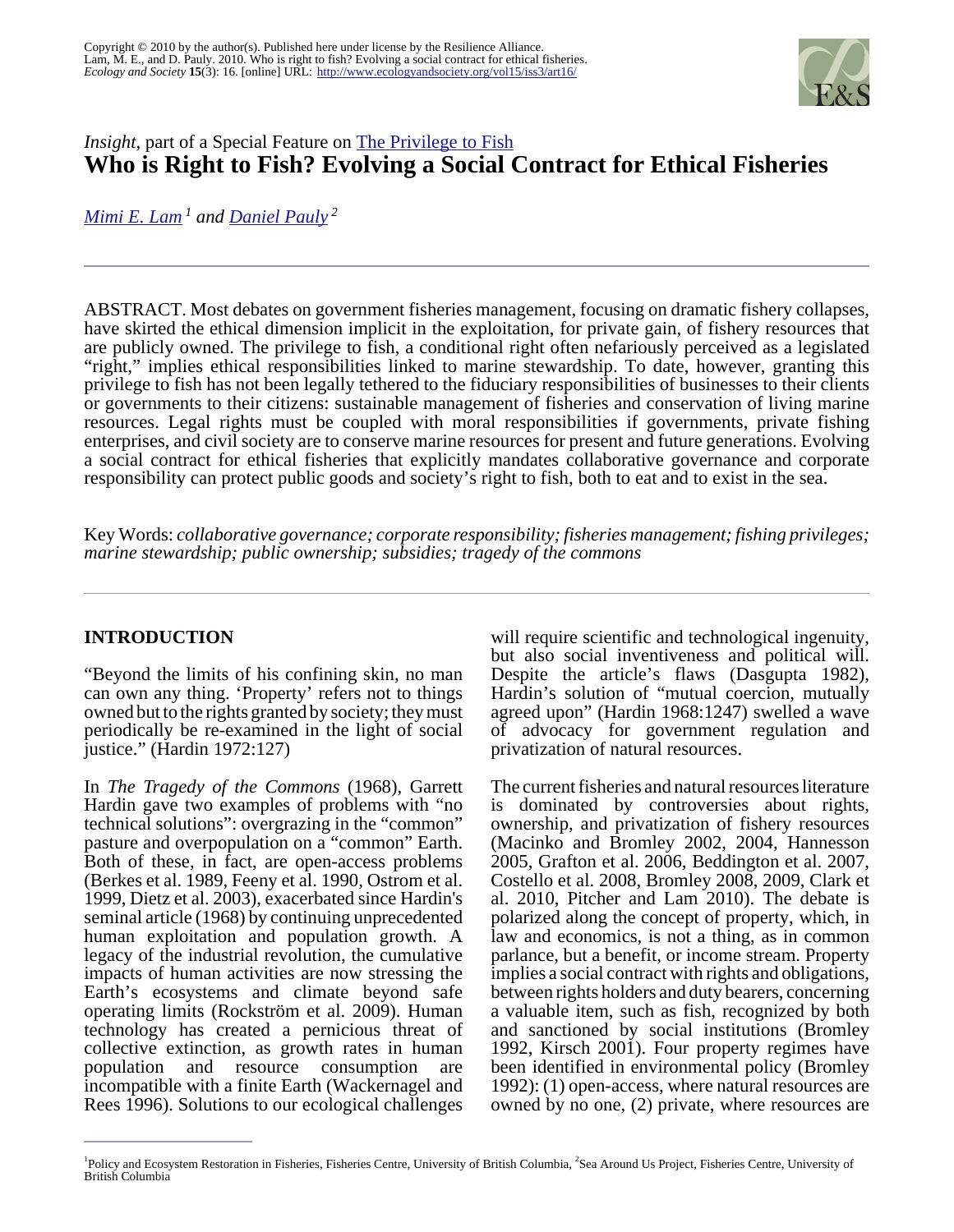owned by individuals or corporations, (3) common, where resources are owned by many individuals, and (4) state, where resources are owned by the public but managed and controlled by the state. In fisheries-management regimes, particularly private and state or public ownership (Eagle and Kuker 2010), "[f]ishing is often treated as a right without attendant responsibilities" (Costanza et al. 1998:198), but the tide is shifting to now encompass a sea ethic (Safina 2003).

Marine fish, as "common-property resources" (Gordon 1954), are characterized both by the difficulty to exclude would-be fishers and the loss of benefits from competing fishers (Berkes et al. 1989, Feeny et al. 1990). However, communities have adopted institutional and governance arrangements to manage "common-property resources" sustainably, with outcomes more nuanced than Hardin's overly deterministic "tragedy of the commons" (Ostrom 1990). Common-property regimes work as any other: sometimes they work, and sometimes they don't (Bromley 1992). Effective resource management, whether communal or state, requires adaptive governance institutions (Folke et al. 2005) that are matched to both the resources and the community (Acheson 2006). Governance of marine ecosystems embraces the arrangements, institutions, and mores that structure resource use (Juda and Hennessey 2001, Sissenwine and Mace 2003). To manage fishery resources for ecological and socioeconomic sustainability, governing interactions among diverse societal actors, both private and public, must evolve (Kooiman 2003, Kooiman et al. 2005): arrangements may be formal, as in the design and implementation of social institutions, and informal, as in voluntary compliance to accepted community or societal norms of behavior.

To resolve ethical dilemmas emerging in the "Anthropocene" (Crutzen 2002, Steffen et al. 2007, Zalasiewicz et al. 2008) and to gain some relief from resource tragedies, global society needs governance mechanisms for human-dominated ecosystems that can impose moral responsibilities with legal rights as conditions of resource use. Fishing rights tethered with legal duties can bind government agents, private enterprises, and public users to sustainably manage and benefit from fisheries, while also conserving living marine resources for present and future generations. "Property rights" in marine fisheries (Wyman 2008, Libecap 2008) are evolving from open-access to restricted common, state, and

private property regimes. Emerging collaborative governance (Zadek 2006) mechanisms can help evolve ethical social contracts among governments (O'Brien et al. 2009) and businesses (White 2007) with society. In particular, private fishing enterprises and corporations can be encouraged, with socioeconomic incentives and environmental laws, to adopt social responsibility in their use of public goods and to bear the ecological costs of fishing currently borne by global society.

#### **EVOLUTION OF RIGHTS WITH SOCIAL RESPONSIBILITY IN RESOURCE USE**

#### **Shared Resource Use: Balancing Individual versus Collective Rights and Duties**

"Responsibility is the product of definite social arrangements," wrote Charles Frankel (as cited in Hardin 1968:1247). Social contracts are implied agreements, wherein a nation's citizens relinquish some individual rights to government for social order. Social contract theory, as articulated by Thomas Hobbes in his *Leviathan*, asserts that legitimate state authority must be derived from the consent of the governed. The theory of democracy, as argued by John Locke, emphasizes individualism and rejects subordinating individual liberty to the sovereign state. Popular sovereignty by the indivisible and inalienable "general will," advocated by Jean-Jacques Rousseau, "forces people to be free" and decides what is good for society. Modern resource conflicts over property rights and social responsibility manifest these philosophical debates. Originally, social contracts defined reciprocal rights, obligations, and responsibilities between states and their citizens (see O'Brien et al. 2009 for a historical perspective), but increasingly, the social contract between businesses and society is gaining definition, as modern corporations compete with governments for use and provision of public goods (Zadek 2006, White 2007).

The ethical dimension of fisheries resource conflicts (see also Pitcher and Lam 2010) is analogous to asking if parenthood is a right or a privilege, i.e., a conditional right with responsibilities, in global population contexts (Hardin 1972). Transitioning from a private-enterprise system to the welfare state separated parenting "power" from "responsibility": the power to produce children resides in the family, whereas the ultimate responsibility to take care of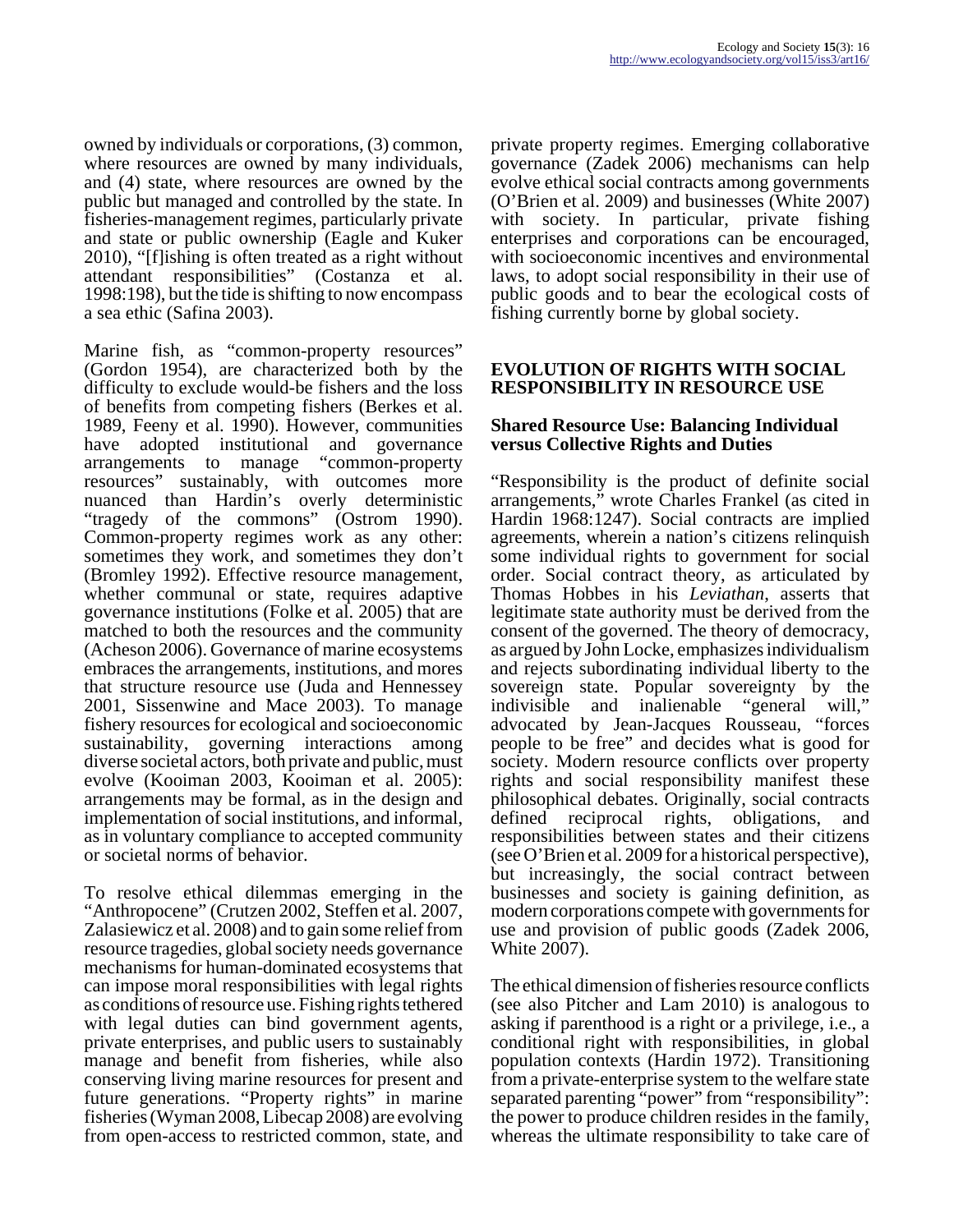children resides with the state (Hardin 1972:127). The power or ability to act comes with rights or legal entitlements, whereas responsibilities are the moral obligations or duties imposed by society on individuals and collective bodies. The "parenting commons problem" created, Hardin argued (1972:189), can be solved if we bring "power and responsibility together once more, this time in the community." However, advocating for stateimposed population control strikes a nervous chord in people of "a Draconian dictatorship over private lives" (Davis 1973:28). However rational the argument, it invariably elicits passionate defenses for the individual's "inalienable right to procreate." If the human community took responsibility for its environmental impacts with a global population policy, it would gain collective freedom but lose some individual "rights." Today, whether managing population growth or fisheries, global society faces an ethical issue of shared resource use, that is, how to balance individual versus collective rights and duties. As Daly argued (1991:271): "Distribution involves an ethical question of justice. Scale involves an ecological question of sustainability. Neither is reducible to a problem in efficient allocation." The ecological and ethical lessons learned in fisheries conflicts will inform future environmental decision making and policy vis-à-vis individual rights and freedoms and the imperative of social responsibility in resource use.

#### **From Fishing Rights to Privileges: the Ethical Dimension of Fisheries Management**

Our title asks both "who is legally right to fish?" and "who is morally right to fish?" We emphasize the adjective meaning of "right" or "being in accordance with what is just, good, or proper," i.e., socially acceptable, rather than the noun meaning of "something to which one has a just claim," i.e., implying ownership or possession. A legal right of use (Bader 1998) vests a fisher or fishing enterprise owning a license with the power to fish in a specified area for a specified period, using specified gear to catch a specified amount of fish. A moral right is determined by societal codes of ethics and values to judge if an intended or executed action is morally right or wrong, and to constrain or punish individual behaviors based on accepted norms and laws. An evolving social contract for ethical fisheries among governments, citizens, and businesses must couple both legal and moral rights to sustain fisheries and conserve marine resources for present and future

generations. This includes both economic sustainability of the fishing industry and ecological sustainability of living marine resources. Ethical or "responsible fisheries," i.e., the "sustainable production of human benefits that are distributed 'fairly' without causing 'unacceptable' changes in marine ecosystems" (Sissenwine and Mace 2003:363), require new policies to sustain economic security, ecological integrity, and social equity (National Council for Science and the Environment 2000).

A local marine stewardship ethic was ensured by precontact Pacific Northwest indigenous communities through an intimate coupling of responsibility, via cultural norms and community sanctions, to salmon resource management and "ownership" rights (Copes 2000, Trosper 2002, Menzies and Butler 2007, Johnsen 2009). Tribal stream "ownership" was contingent proprietorship (Trosper 2003, 2009), a conditional right with responsibilities to manage resources for communal benefit that could be revoked if necessary. In Canada, following the Sparrow decision of 1990, the Crown has a fiduciary obligation to recognize and affirm Aboriginal rights and title, including priority access to fish, after conservation but before commercial fisheries, for food, social, and ceremonial purposes (Harris 2009). Thus, Aboriginal rights to fish are constitutionally protected by a legal contract between the government of Canada and its Aboriginal people. Similarly, in the United States, the Boldt decision (1974) affirmed a 50% allocation, with co-management rights, of the harvestable fish to treaty tribes in the state of Washington (Pinkerton 1999, Harris 2008). We contend that a similar recontracting between the governments and societies of individual fishing countries is needed to preserve fish for food, social, and cultural purposes for all citizens of the global community.

Modern governments, however, have failed both to stop fisheries collapses (Pauly et al. 2002, 2003, Worm et al. 2006) and to reflect the ethical dimension of fisheries management (Coward et al. 2000, Bundy et al. 2008). We posit these failures are correlated. Fisheries policies have relied on market forces to regulate individual behaviors, leading to numerous market and government failures (Peltzman 1993), as well as community failures (McCay and Jentoft 1998). The private privilege to exploit a public resource implies ethical responsibilities of fishing enterprises, corporations, and government regulators. To date, the privilege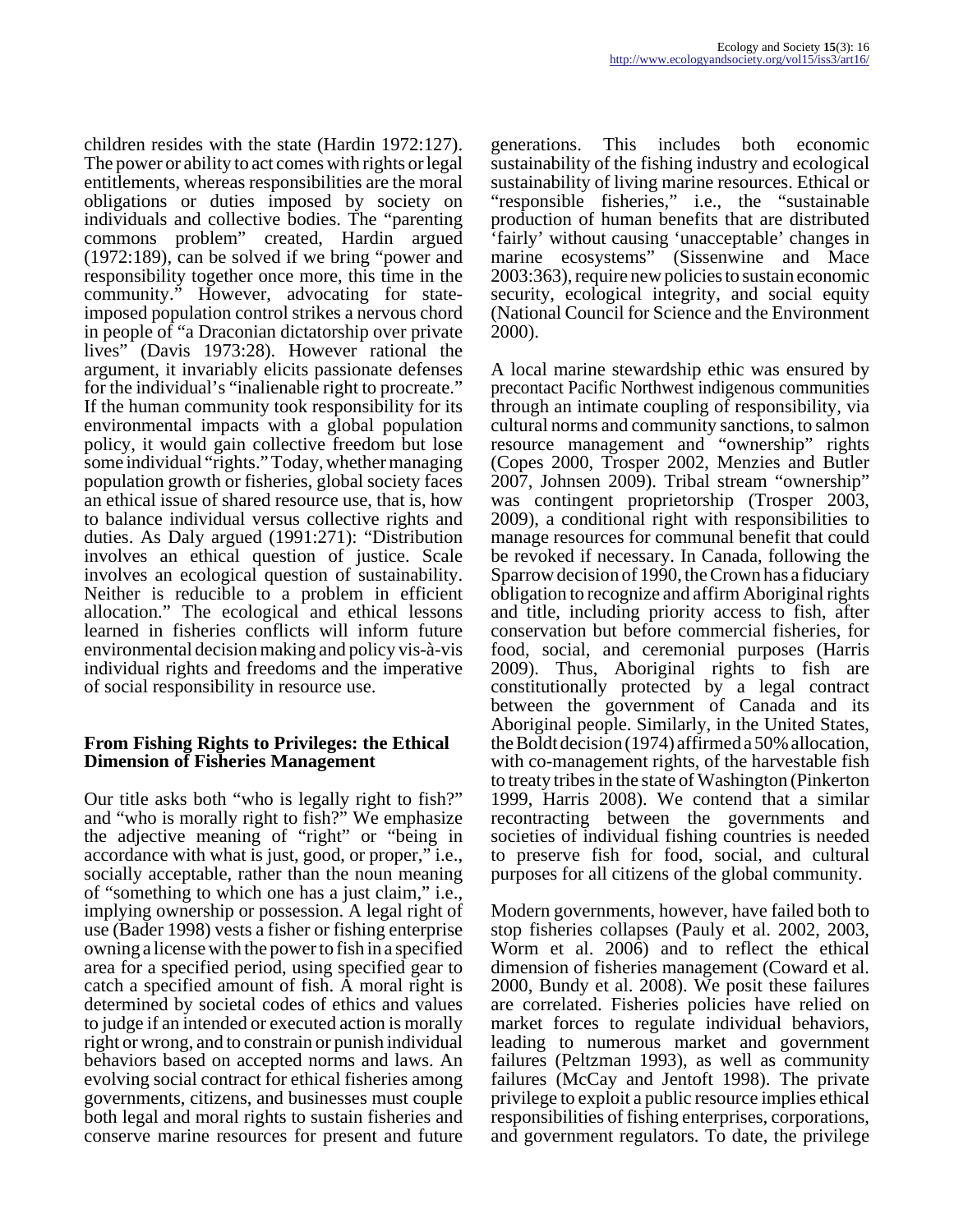to fish has not been tethered to the societal goals of sustainable fisheries management and conservation of living marine resources. Rather, fishing has often been seen as an unconditional "right" (Russ and Zeller 2003, Huppert 2005): for example, claiming that fishing should be free, U.S. anglers contested \$25 licensing fees proposed for a New England recreational fishery (Daley 2008). However, the primary law governing U.S. marine fisheries, the Magnuson–Stevens Fishery Conservation and Management Act (Macinko and Bromley 2002, Safina et al. 2005), explicitly states that assigned catch shares (and hence Individual Transferable Quotas; see below) in commercial fisheries are not rights, titles, or interests, but limited access privileges, i.e., permit holders are not entitled to just compensation (Bromley 2008, 2009). Advocacy for property rights and privatization of fishery resources has blurred this legal distinction between fishing rights and privileges (see Macinko and Bromley 2002, 2004).

## **Reframing Fisheries as an Evolving Social Contract: Collaborative Governance**

With modern industrialized and mixed-stock fisheries, various management tools have been implemented to allocate harvest of dwindling fishery resources, with variable success rates. Individual Transferable Quotas (ITQs), often confusingly called "rights" or "incentive"-based management regimes (Hannesson 2005, Hilborn et al. 2005*a,b,* Fujita and Bonzon 2005, Grafton et al. 2006, Beddington et al. 2007, Clark et al. 2007, Hilborn 2007*a*, Costello et al. 2008, Branch 2009, Gibbs 2009), have been effective in reducing overcapacity, ending the competitive "race for fish" (Gordon 1954) and improving harvest compliance, when fishing enterprises, assured of shares of the total allowable catch, maintain only the needed fleet capacity to catch them (Chu 2008). However, there are many caveats associated with ITQ-based schemes (Copes 1986). Most noteworthy here is that ITQs, in allocating quota shares that can be sold and leased (Pinkerton and Edwards 2009), give private access, withdrawal, and alienation rights (Schlager and Ostrom 1992) to public fishery resources (Bromley 2008) without compensation to or consent from their owners. This violates the social contract in fisheries, as citizens have relinquished their collective-choice rights of management and exclusion to governments for resource benefits, but now suffer increasing environmental costs of

fisheries (Wiber 2000). The initial allocation and potential for fleet consolidation with ITQs (Copes 1986, Huppert 2005) also raise ethical issues of distributive justice (Ethórsson 2000), as ITQs privilege some fishers over others, and certainly fishers over the rest of society.

Declining fishery resources (Hilborn et al. 2003, Pauly 2007) raise fishers' incentives (Hanna 1998, Hilborn et al. 2005*a*, Grafton et al. 2006, Hilborn 2007*a,b*, Rosenberg 2009) to "race for fish" (Gordon 1954) and violate regulations (Kuperan and Sutinen 1998, Sutinen and Kuperan 1999). This is indicated by escalating serial depletions of fish stocks (Pauly et al. 1998, 2002) and illegal, unregulated, and unreported catches (Sumaila et al. 2006, Agnew et al. 2008), as well as noncompliance to the United Nations *Code of Conduct for Responsible Fisheries* (Pitcher et al. 2009). Fisheries can be managed effectively (Mora et al. 2009), by evolving social institutions and governance based on an understanding of the motivations and behaviors of not only fishers (Hilborn 2007*b*), but also government agents (elected representatives and public servants), consumers, and citizens. Fisheries would benefit from a new social contract (Jentoft 2003, O'Brien et al. 2009), a credible commitment, designed by emerging societal consensus that acknowledges the socioecological value of protecting living fish, while constraining sustainable exploitation of fishery resources with corporate responsibility. The role of business in society is being renegotiated and realigned, through the "contingent, negotiated pathway" of corporate responsibility that is shifting "the underlying social contract that *defines* the very nature of business" (Zadek 2006:16, italics in the original).

Collaborative governance establishes rules of behavior governing multiple stakeholders who deliberate on their development with potentially a broader community of actors (Zadek 2006). It can restructure government management of fisheries to preserve not only private interests, as captured by the market, but also the social responsibility and ethical obligations of fishers, consumers, and corporations, as negotiated by civil society. The separation of fishing power from social responsibility occurring to date has allowed fishing without imposing stringent legal or moral obligations. Granting private access with conditions for social responsibility can couple social with economic incentives in policies, and individual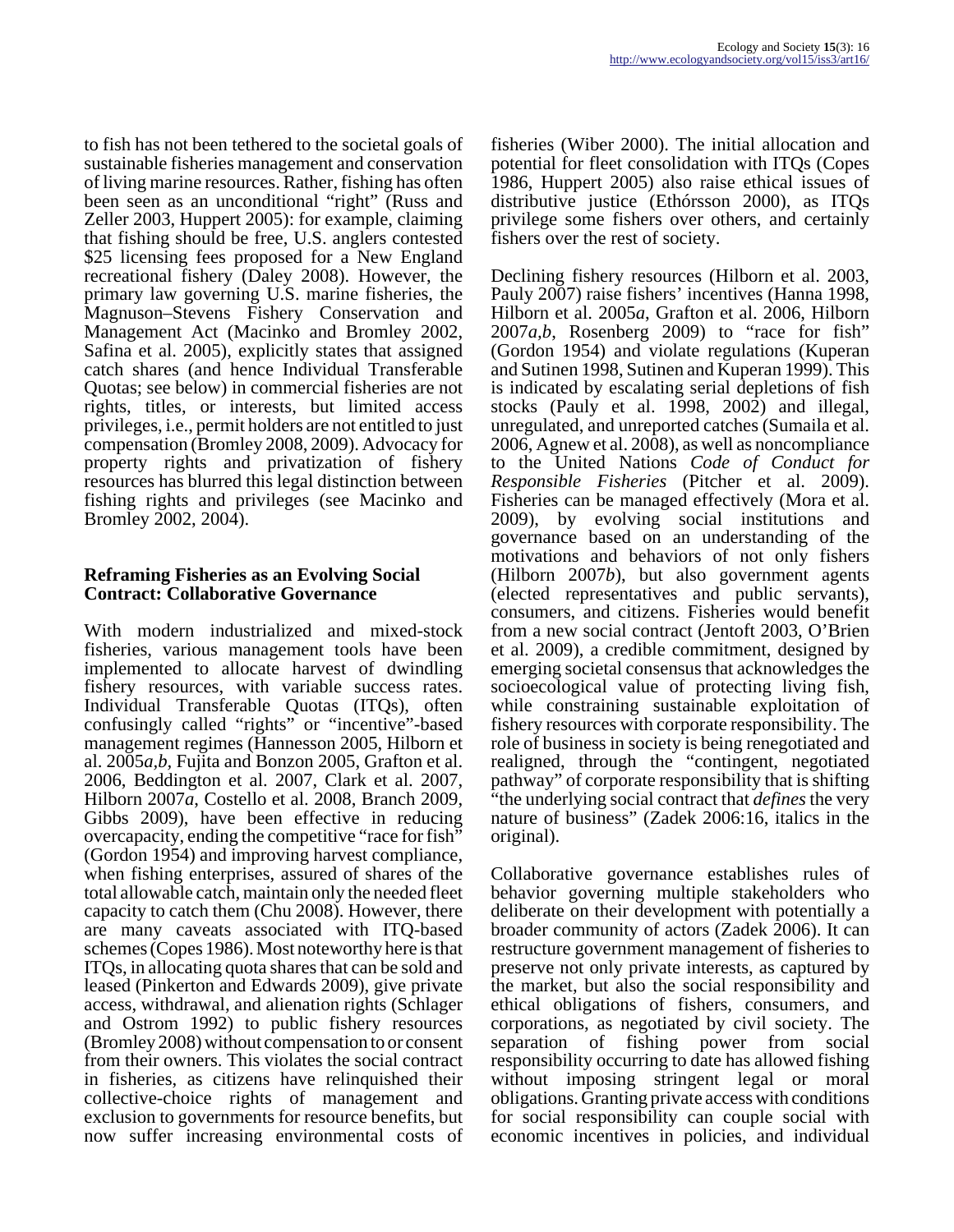rights with societal objectives in governing institutions (Wilson 2007). Society can manifest its collective responsibility by establishing new criteria for conservative catch limits and crafting environmental legislation that shifts societal norms to require marine resource conservation and sustainable exploitation of fish. To sustain fisheries, the social contract must evolve so that fishers pay the ecological and social costs (Coase 1960) of fishing, i.e., pay for the privilege to fish.

#### **ECOLOGICAL AND SOCIAL COSTS OF FISHERIES**

#### **History of Resource Appropriation and Internalization of "External Costs"**

Figure 1 shows that modern society's percieved "inalienable rights" or "reasonable costs of doing business" were not always so, as societal norms have shifted over time. With industrialization, human resource use and population growth accelerated, redefining individual rights and duties to society so as to "internalize" costs previously external to resource appropriators or private "owners." Cost internalization requires that the social or environmental costs of an activity, that is, the "externalities," are charged to it, so that the private costs of conducting an activity reflect the costs it imposes on society (Bergkamp 2001). Property rights and resource regimes in mining and forestry have shifted gradually from open-access to private, common, or state ownership (Scott 2008), and the basic welfare of human laborers is now protected by firms responsible for exercising due care for their labor force. Social institutions and environmental laws (Pardy 2005, Ruhl 2008, Lam 2010) are evolving to govern resource use with stricter regulations, protective legislation, and liability instruments, e.g., the U.S. Clean Air (1963, 1970) and Water (1977) Acts, the international Montreal Protocol protecting the ozone layer (1989), and the European Community's polluter-pays principle (1993), where the polluter bears the cost of measures to reduce pollution, and the principle of preventative action (Poostchi 1996). The costs of the ecological damage of fisheries have yet to be internalized, but destructive technologies, such as driftnets, have been banned internationally, based on the precautionary principle (Garcia 1994).

As public awareness grows that the "right to fish," like the "right to pollute," is an entitlement that fails to consider external costs, legal duties to compensate the public (Bromley 2008) and protect public resources (Turnipseed et al. 2009) are being proposed that manifest the "privilege to fish." As global demand escalates for fishery resources, collaborative governance mechanisms beyond the market economy are needed to ensure responsible fisheries management and ethical fishing behaviors (Safina et al. 2005). International law and economy are social institutions that govern the contractual relations where transactions are negotiated and executed (Williamson 1979), but if a social contract, as implicit in fisheries, begins to harm society, its terms must be renegotiated and made explicit. The precautionary principle "ensures that a substance or activity posing a threat to the environment is prevented from adversely affecting the environment, even if there is 'no conclusive scientific proof' linking that particular substance or activity to environmental damage" (Cameron and Abouchar 1991, cited in Macdonald 1995). Ratified by the United Nations, it signaled an "ethical evolution in ocean management" (Macdonald 1995:255) to protect the marine environment (Lauck et al. 1998) and its wild living resources (Mangel et al. 1996). Civil society can exercise its collective right to value living fish, and government agencies who manage their use can be made responsible to protect them, or else the landed value of fish in the global market will soar in a race to their depletion.

#### **Managing Uncertainty and Risk in Fisheries Science and Policy**

Fisheries management (Pitcher et al. 1998) is widely understood as managing humans, not just fish (Ludwig et al. 1993, Healey and Hennessey 1998, Juda 1999, Juda and Hennessey 2001, Hilborn 2007*b*, Pitcher and Lam 2010), but fisheries governance is routinely mired in politics masquerading as rational policy responses to scientific uncertainty. Politicians are vulnerable to special-interest groups advocating for increased resource exploitation (Ludwig et al. 1993) and subsidies that enable overharvesting (Munro and Sumaila 2002, Clark et al. 2005, 2007). Differing standards of uncertainty in science and policy, designed to "protect against being wrong" in science and "undue political and social costs" in policy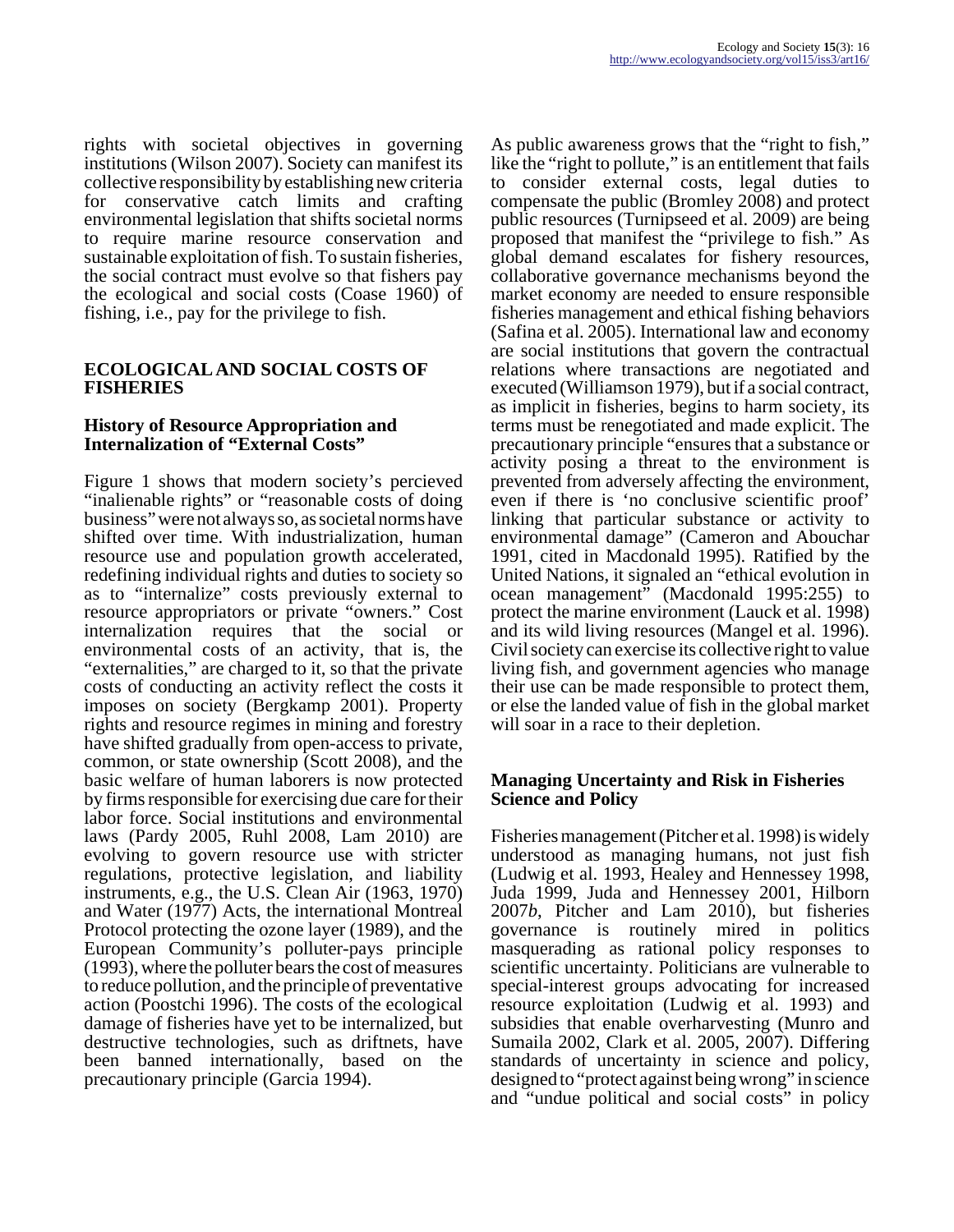**Fig. 1.** Historical sequence of internalization of social and environmental "external costs" (adapted from Hardin 1972:81, with global human population superimposed).



1. Terrestrial raw materials: internalized long before the Common Era (C.E.).

2. Labor: transition, with invention of the horse collar in 1000 C.E., increasing efficiency of horse over human labor, away from slavery (abolished in the U.S. with the Emancipation Proclamation in 1863 C.E.).

3. Raising and educating labor force: labor movement to maintain labor force in reasonably good health over lifespan.

4. Industrial accidents: development of probability theory and resulting insurance schemes of accidents as infrequent, but predictable events.

5. Industrial diseases: statistical demonstration of pathological consequences of certain industrial processes, e.g., working with harmful substances, such as lead, asbestos, or radioactive materials.

6. Environmental pollution control: e.g., with U.S. Clean Air Acts (1963, 1970) and Clean Water Act (1977), implemented by Environmental Protection Agency (EPA; created in 1971), the international Montreal Protocol on Substances That Deplete the Ozone Layer (1989), and Article 130r of the European Community Treaty, Green Paper on Remedying Environmental Damage (1993), which incorporates the polluter-pays principle and principle of preventative action.

7. Environmental pollution clean-up: e.g., Superfund Program (1980), administered by EPA, to clean up U.S. uncontrolled hazardous-waste sites.

8. Environmental damage of fisheries: yet to be internalized.

(Kinzig et al. 2003:330), lead to poor coordination of responses to perceived risks. At the fisheries policy–science interface, demands of vociferous fishing entrepreneurs drown uncertainty-ridden scientific advice (Rosenberg 2007). By not confronting this political dynamic of scientific uncertainty, scientists risk not just their advice, but conservation being marginalized in fisheries management and policy decisions. The emerging coalescence of science, policy, and society in resource conflicts creates an opportunity for unbiased scientific communication to inform ethical sustainability policies (Scott et al. 2008).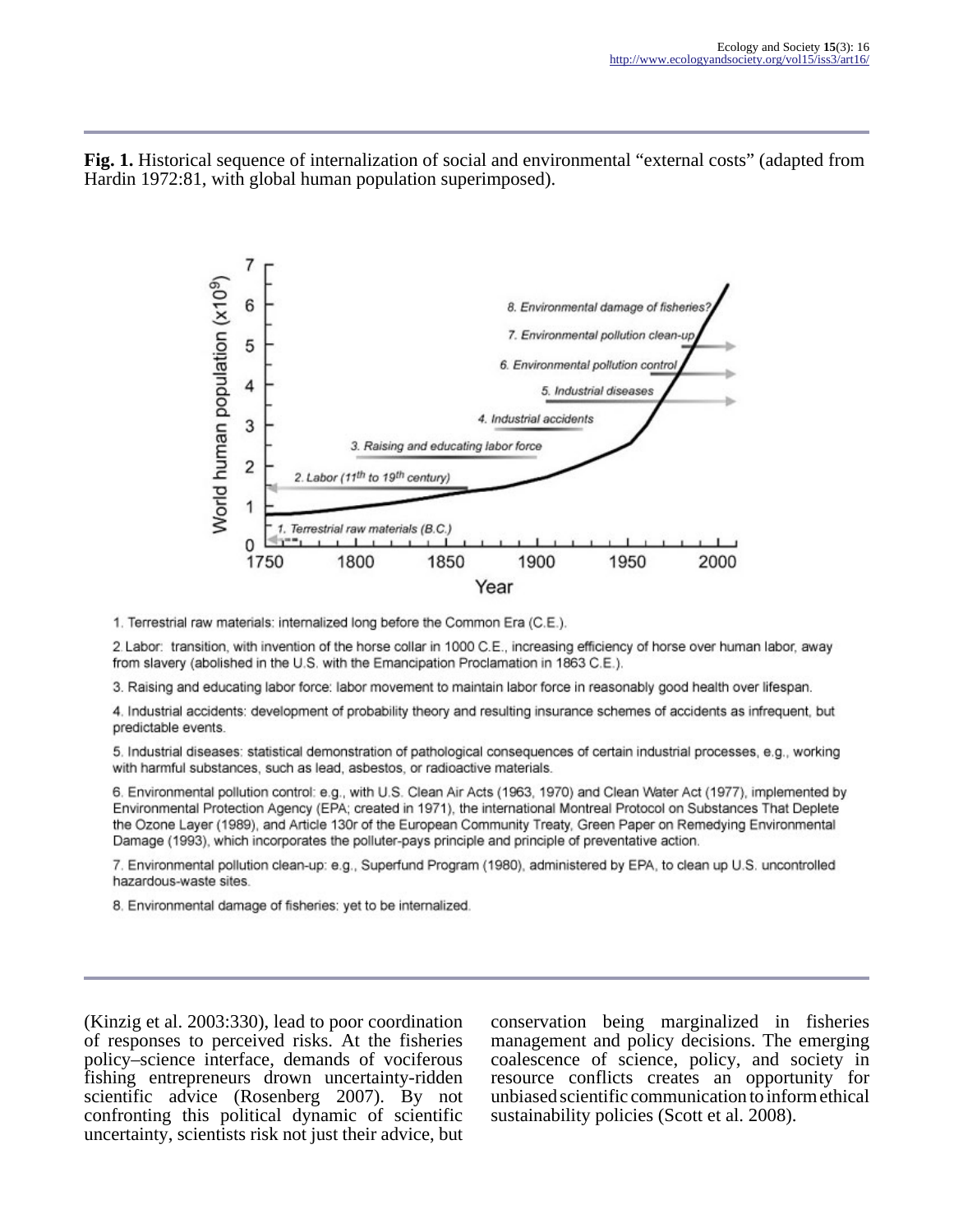## **Mixed Incentive Structure and Complex Political Economy**

Conflicting interests of interacting economic, social, and political actors within the public and private sectors create a mixed incentive structure and complex political economy in fisheries management (Jentoft 1989, Jentoft and McCay 1995) and governance (Juda 1999, Juda and Hennessey 2001, Charles 2001). The fisheries governance system (Fig. 2) typically consists of four interacting components: (1) the legislature, which enacts fisheries laws, (2) the fisheries agency, which implements fishery policies and programs, (3) the fisheries management authority, which develops fishery management plans, and (4) the stakeholders, who include all public owners, but whose diffuse fishing interests are politically dominated by concentrated interest groups (Olson 1965), i.e., fishing entrepreneurs and their allies (see Okey 2003 for U.S. example), environmentalists, and scientists. The formal and informal (e.g., lobbying) processes within this governance structure (see also Sissenwine and Mace 2003) mix political, social, and economic incentives, such that achieving responsible fisheries management balanced with marine conservation is difficult, if not impossible. Governance failure often results: socially undesirable outcomes may stem from special interest effects, rational voter ignorance, bundling of issues, shortsightedness effects, decoupling of costs and benefits, and bureaucratic inefficiencies (Sutinen and Soboil 2003).

In countries such as the U.S., social optima are constrained by the government's conflicting roles as regulator and trustee of public fishery resources and facilitator of private fishing enterprises (Eagle 2007, Eagle and Kuker 2010). Regulators may be "captured" by industry (Stigler 1971, Peltzman 1976, 1993) and the power of governments to prohibit or compel and to take or give money selectively benefits or harms industries and their members (Stigler 1971). Regulatory claims of the Takings Clause, which states that private property shall not be taken for public use without just compensation, are challenging "the proper relationship between the individual and the state" (Epstein 1985, as quoted in Eagle 2007:3) and among all individual citizens, governed and represented by the state. Resolving ethical issues of distributive justice regarding public goods (Raymond 1996), such as evolving the Public Trust Doctrine (Fletcher 2006) to oblige not just state, but

also federal governments to sustainably manage ocean resources for public interests (Turnipseed et al. 2009), are now redefining the social contract in fisheries. In collaborative (Zadek 2006) or interactive fisheries governance (Kooiman 2003, Kooiman et al. 2005, Jentoft 2007), governments, markets, and civil society interact to design policy through social institutions (Acheson 2006), mechanisms (Garcia and Charles 2008), and benchmarks (Grafton et al. 2007) that align private and public interests. Socially desirable outcomes can be achieved with minimal transaction costs (Wilson 2007) by regulating individual behaviors with incentives and granting rights of use with social obligations, such as in community transferrable quotas (Wingard 2000).

#### **The Economic Perversion of Government Fishing Subsidies**

Fishing subsidies, including direct and indirect monetary transfers from governments to fishing industries (Munro and Sumaila 2002), underscore the political inefficacy and complexity of government regulations. Estimated at U.S. \$25–\$29 billion in 2003 for 148 fishing countries (Sumaila et al. 2009), subsidies offset fuel and nonfuel costs for private enterprises that otherwise would be unprofitable, if fully exposed to market forces. Subsidies distort local and global markets, with significant trade and distributional implications and adverse impacts on resource management and sustainability (Munro and Sumaila 2002). Countering Adam Smith's "invisible hand," the visible hand of subsidies now skews the global fisheries market to perpetuate historical power imbalances, both within and among countries. Subsidies enable developed countries to feed their citizens' protein-rich and specialized appetites, even as global supplies decline and food insecurity rises in developing countries (Alder et al. 2008). They disadvantage small-scale fisheries in the remote, poorer regions of developed countries (Ommer 2000), as well as developing countries with fishing access agreements, negotiated and paid by industrialized countries to access their coastal waters, e.g., Spain or France and West African countries (Kaczynski and Fluharty 2002).

Government fishing subsidies exist for at least four reasons (see Sumaila et al. 2008): (1) historical: when fishing countries introduced subsidies, their economic competitiveness was enhanced, as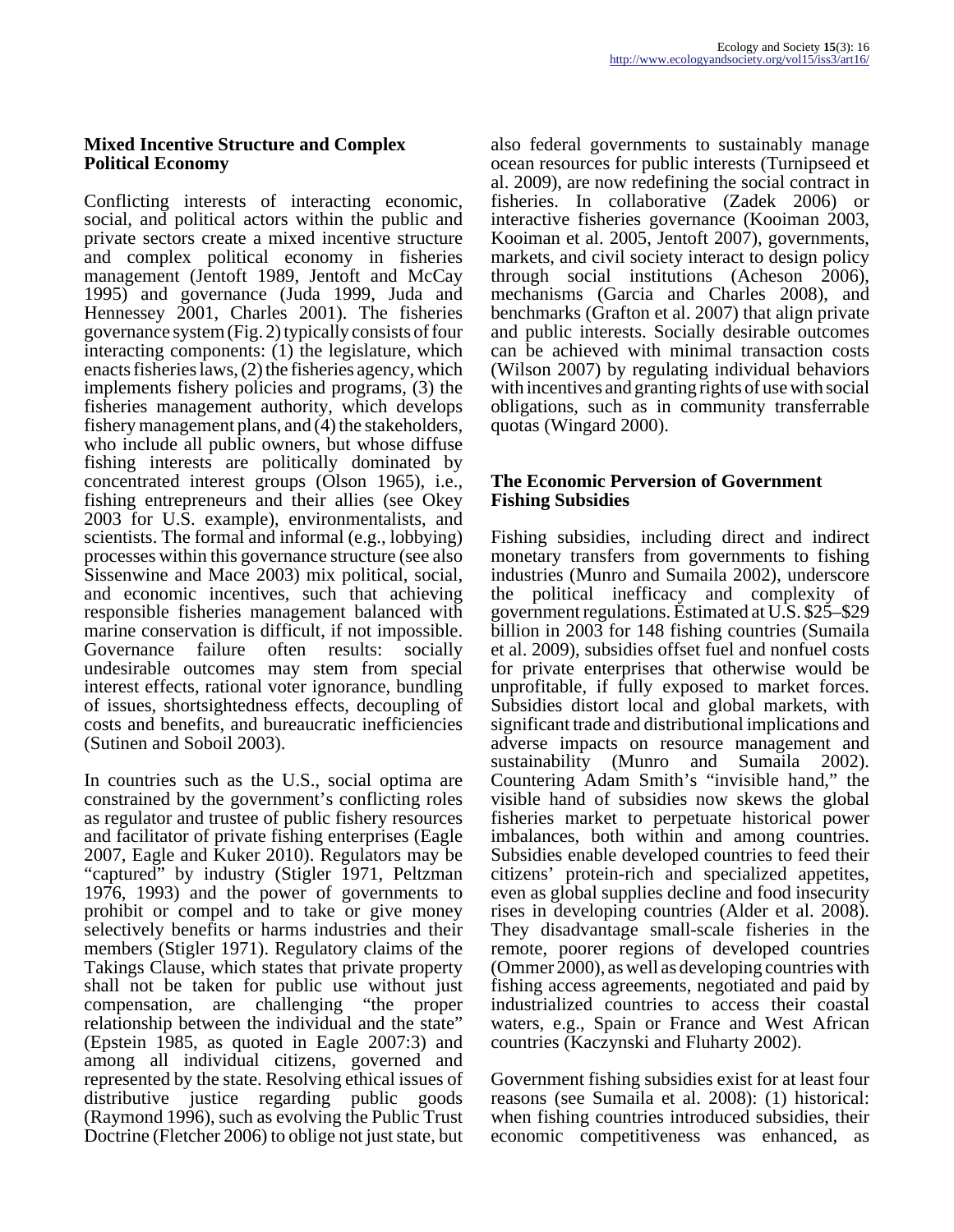



 The fisheries governance system typically consists of four interacting components: (1) Legislature, (2) Fisheries Agency, (3) Fisheries Management Authority, and (4) Stakeholders. A formal process is any governance mechanism that links these components in developing and implementing fisheries laws, policies, and management plans, including elections, regulations, advising, and participatory decision making. An informal process is any political interference, such as stakeholder lobbying, legal action, campaign contributions, publicity campaigns, and " end runs" (see, for example, Sissenwine and Mace 2003), whereby dissatisfied stakeholders engage elected representatives to pressure the fisheries agency or management authority to change management or policy to outcomes favorable to their interests.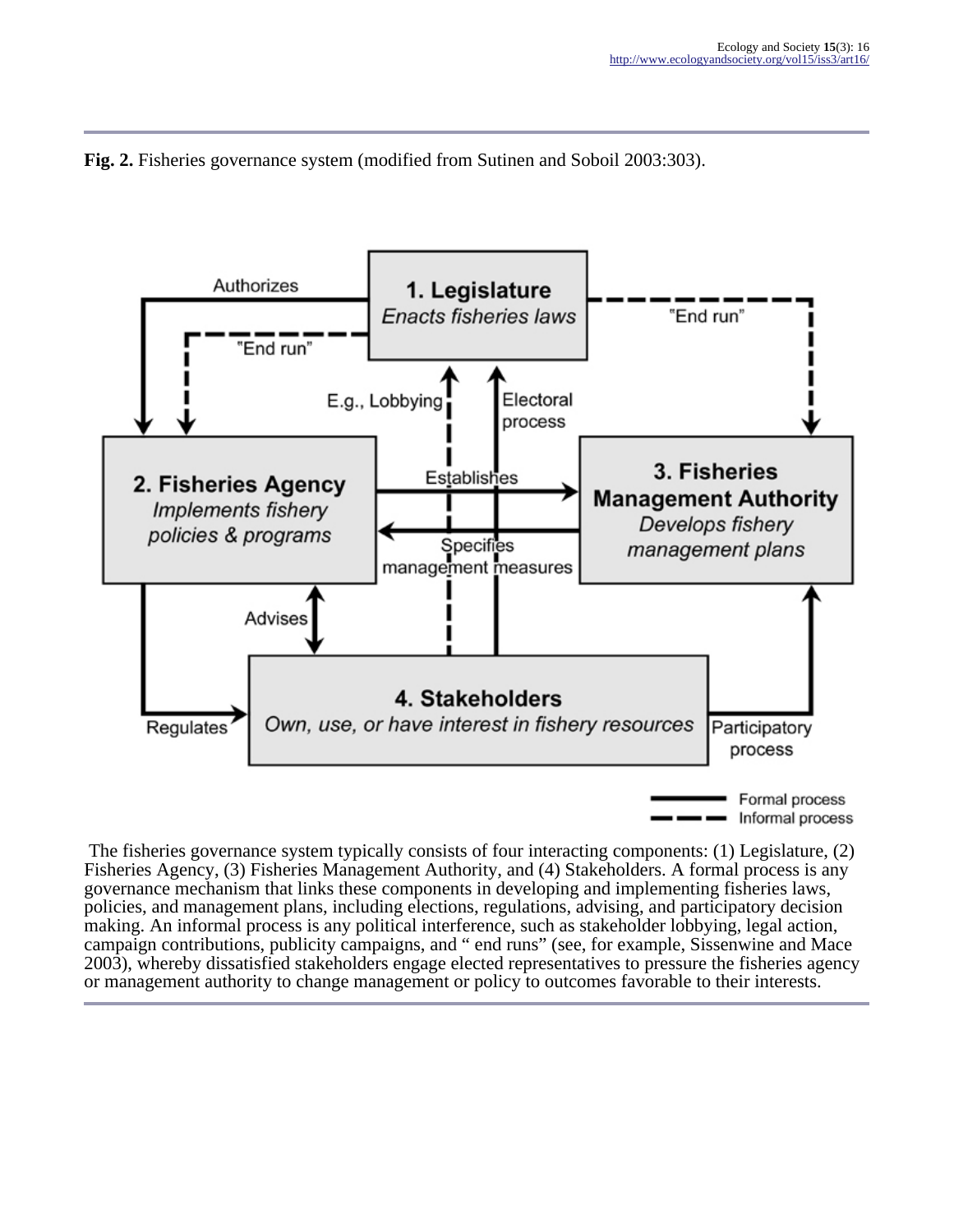industrial fleets were expanding to distant waters and stocks were still underexploited (i.e., more subsidies, more catch), (2) political: as subsidies became entrenched, they instilled a sense of entitlement and dependence of fishing enterprises and communities on them, so despite that they now contribute to more fish being caught than is sustainable, the political will to eliminate them is lacking (i.e., more subsidies, more overfishing, but more political support), (3) economic: unilateral removal of subsidies would economically disadvantage individual countries within the global fisheries market, yet not reduce overfishing (i.e., less subsidies, less national revenue, yet still overfishing), and (4) social: by maintaining the vitality of remote coastal and rural fishing communities, migration to urban centers and encroachment from neighboring countries is reduced (i.e., more subsidies, more community resilience).

## **MISSING AT SEA: SOCIETAL FEEDBACK**

## **Coupling Private Rights with Social Responsibilities**

In public ownership, government agencies make decisions on behalf of their citizens, to whom they have a fiduciary responsibility to manage fishery resources for societal benefit. However, rights of access are granted to fishing enterprises without a legal responsibility to compensate the public treasury, i.e., they do not pay for the privilege to fish. Citizens do not share the profit if fisheries do well and benefit only by having access to seafood if they pay market prices. If public resources become scarce, either because of poor management or environmentally destructive extraction, the consumer pays more for the resources he or she owns. Society's collective rights to its fishery resources are thus violated by the absence of corresponding moral duties when private rights of access and withdrawal are given under a government's fiduciary rights of management and exclusion. Lack of manifest legal and moral responsibilities with rights granted to fish creates a perverse incentive structure and encourages further and faster depletion, as free private access to public resources increases both profits and landed values of scarce fishery resources. For example, amid calls for a world trade ban on the threatened fish species, a single bluefin tuna was sold for 16.28 million yen

(U.S. \$175,000) at a Tokyo fish market in the first global auction of 2010 (Burek 2010).

If social and environmental fishing costs and benefits were internalized and made explicit to citizens, public fisheries (Eagle and Kuker 2010) would be more responsible. Fishing enterprises could be required to pay governments for the privilege to fish (see also Lam 2010) by paying for access to fishery resources, as with royalty auctions for fixed-term permits (Macinko and Bromley 2002), and extraction fees for removal of living marine resources, as with fish landing fees (Bromley 2008). Corporate profits would thus be shared with citizens directly through reduced management costs, or indirectly through the public treasury to help fund social programs. With this explicit feedback, society would reap the benefits of a wellmanaged fishery and be better informed on the status of public fishery resources, as financial owners typically are of their stock assets. As awareness grows of their global impacts, consumers might also be more responsible in their purchasing decisions.

## **Internalizing the Costs of Fishing Subsidies**

Gross national fishing subsidies (Sumaila et al. 2009) provide an indirect measure of the implicit "willingness to pay" (WTP) by countries for captured wild fish, and the subsidies per capita provide an indirect measure of the implicit WTP by their citizens. If asked directly, would taxpayers be willing to pay these amounts to subsidize the fishing industry? Fish producers and consumers likely would, as costs for their fishing enterprises and fish diets are redistributed to the entire population, but nonconsumers and environmentalists might not. Subsidies may be beneficial (e.g., fisheries management programs and services), capacity enhancing (e.g., fuel and boat construction programs), or ambiguous (e.g., fisher assistance programs), but regardless of their impacts, we argue that these costs, estimated at U.S. \$4.6, \$4.1, and \$1.8 billion for Japan, Mainland China, and the United States, respectively (Sumaila et al. 2009), should be internalized by private fishing activities, i.e., borne by the fishing industry and consumers, not all taxpaying citizens. Government subsidies reflect, inter alia, the historical dependence of developing fishing countries to "catch up" to highly industrialized, developed countries in a "national race for fish," as well as the traditional dependence,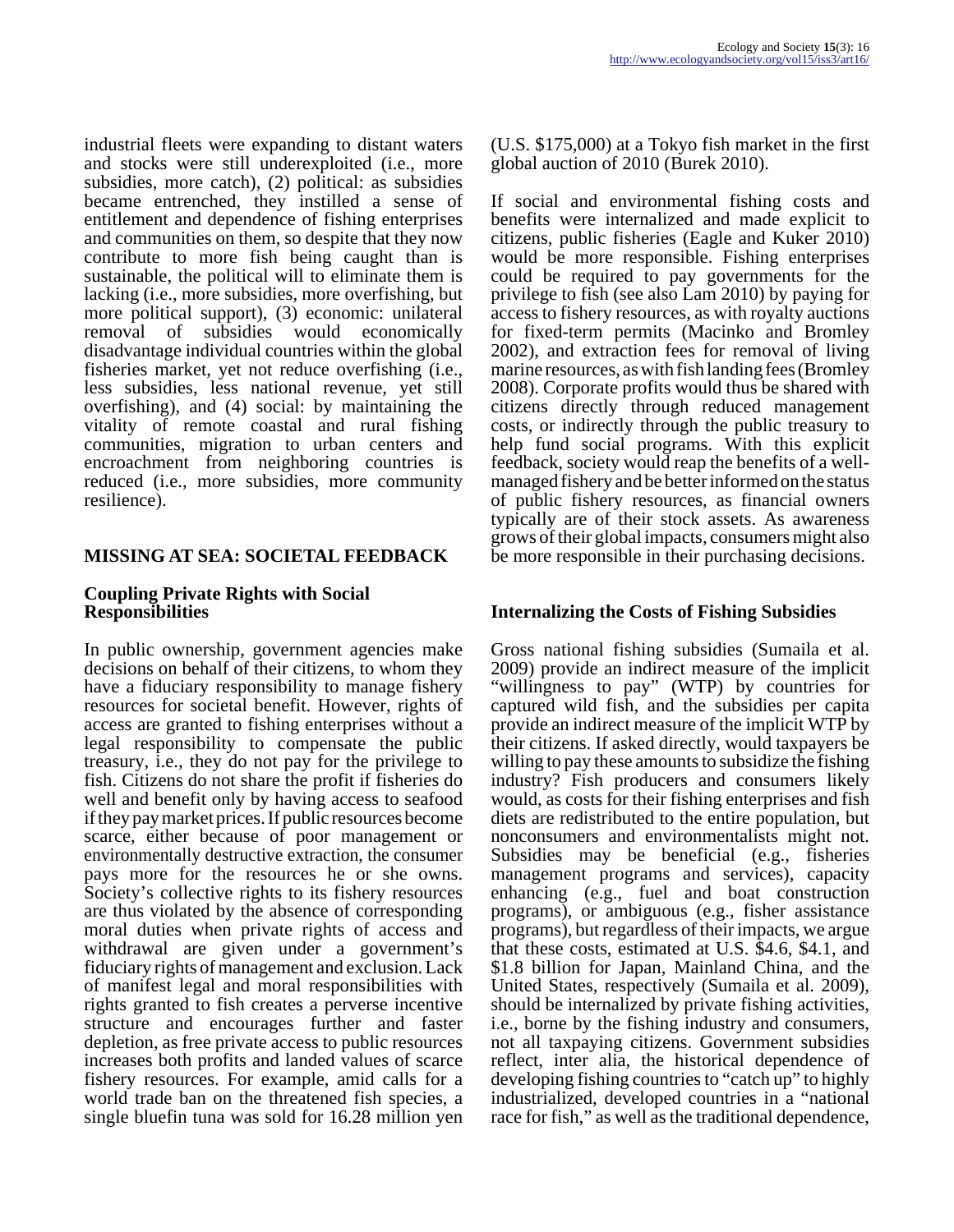cultural value, and tastes of fishing countries and their citizens for fish. Now, subsidies symbolize a breach of the social contract in fisheries.

To put the perversity of fishing subsidies into perspective, consider the following analogy. You own rental property, and rather than earn rental income, you pay property tax as well as paying for its use, whereas your renter does not pay to rent, yet derives an income when others use your property, devaluing it in the process. Although fishers do invest labor and expenses to procure fish from the sea, the public owners are paying taxes to subsidize private enterprises beyond paying market prices as seafood consumers. We argue that, ethically, fishers should pay society for the privilege to access and extract fish, with duties to compensate, through fees from fishing licenses and landings, royalty auctions for assigned shares of the total allowable catch (Macinko and Bromley 2004, Bromley 2008) and investments to manage sustainable fisheries. Government agents should also be bound by duties of care to conserve fishery resources managed in trust (Turnipseed et al. 2009). The ethical lacuna, between governments as trustees and citizens as owners of the fishery resources, can be filled with information and responsibility that shares the societal costs and benefits of marine resource exploitation and conservation.

## **Sharing Fishing Power and Responsibility**

Accountability, legitimacy, and compliance in fisheries management and governance can be enhanced by sharing fishing power and responsibility, as well as their associated costs and benefits. Figure 3 depicts the evolving social contract for ethical fisheries, highlighting the formal, informal, and ethical processes linking three key human institutions (Juda 1999, Juda and Hennessey 2001): (1) government (political), responsible for national fisheries policy and management, (2) the market (economic), that determines the global fish supply and demand, and (3) civil society (social), the collective owners of the public fishery resources. Institutional processes or mechanisms are evolving to provide societal feedback that explicitly encompasses the ethical dimension of fisheries. In collaborative governance, power and responsibility are being shared among actors from within the public and private sectors: (1) government agents, (2) fishers, (3) corporations,

(4) consumers, (5) nongovernmental organizations (NGOs), and (6) scientists. Nationally, some government responsibilities, including those of regulator, facilitator, and trustee, are being devolved to civil society, with fishing costs and benefits redistributed to the private users and public owners of the resources. Fishers share scientific and social responsibilities in co-management arrangements (Jentoft 1989, Pinkerton and Weinstein 1995, Pinkerton 1999, Johannes et al. 2000, Johannes 2002, Weber and Iudicello 2005, Haggan et al. 2007) and ecolabeling schemes with NGOs (Jacquet and Pauly 2007). Public participation in environmental policy decision making is increasing (Garcia and Charles 2008), and encouraged (Bromley 2007), to promote social justice and meet societal needs.

Paralleling societal shifts for individuals, the rights and obligations of corporations are being redefined with globalization. The 2006 [United Nations Global](http://www.unglobalcompact.org) [Compact](http://www.unglobalcompact.org) presents a universal governance and values framework guiding corporate conduct, including a precautionary approach to environmental challenges, greater environmental responsibility, and environmentally friendly technology (White 2006). Encompassing this vision, a new corporate purpose has been proposed, transitioning from scale, growth, and profit maximization as intrinsic goods, "to harness private interests to serve the public interest" (White 2007). The rights of the corporation are being subordinated to the well-being of global citizens and the environment, with evolving corporate goals of societal solidarity, ecological sustainability, and quality of life promoting corporate responsibility (White 2006). Collaborative governance involves civil society organizations (White 2007) and public–private partnerships (Zadek 2006), such as the [Marine Ste](http://www.msc.org) [wardship Council,](http://www.msc.org) which offers third-party ecolabeling schemes to certify sustainable seafood products and sustainability assessments in the chain of custody that links suppliers to consumers, including processors, wholesalers, distributors, and large retailers such as Walmart and Loblaw. Providing transnational corporations that have strong purchasing power with information on the status of fish stocks and impacts of fisheries as, e.g., with [FishSource](http://www.fishsource.org), may be effective in promoting marketbased solutions (Jacquet et al. 2009). Thus, the social contract between society and business is shifting also, driven by evolving consumer

preferences for sustainable seafood products, as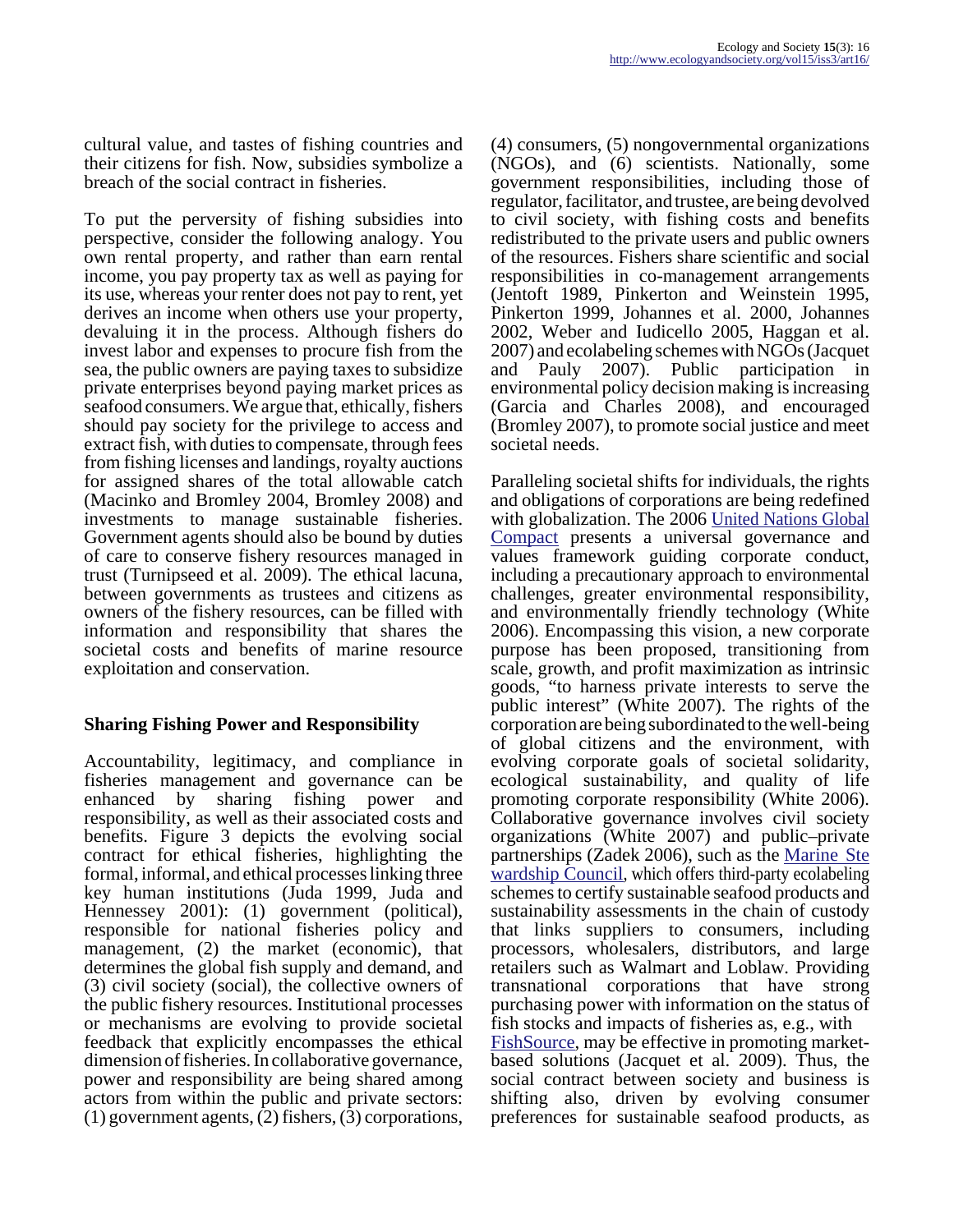

#### **Fig. 3.** Evolving a social contract for ethical fisheries.

Collaborative fisheries governance includes both (A) formal and informal and (B) ethical processes among key interacting human institutions and actors. Three human (political, economic, and social) institutions are depicted: (1) government, which makes fisheries policy and management decisions, (2) market, which influences private fishing activity and fish supply, based on global consumer preferences and demand, and (3) civil society, which comprises the broad, diffuse group of resource owners, including fishers, consumers, scientists, environmentalists, and government agents. Mechanisms are evolving to share power and responsibility among various political, economic, and social actors, from within both the public and private sectors: (i) government agents, elected representatives and public servants acting as regulators, facilitators, and trustees, who legislate and manage use of public fishery resources by private fishing enterprises, with implied fiduciary responsibilities to sustain fisheries and conserve marine resources for societal benefit. (ii) fishers. concentrated interest group who, operationally, have held the power, by being granted rights to fish without corresponding legal responsibilities or moral duties for the public fishery resources, although some do share scientific and social responsibilities in co-research, co-management, and ecolabeling, (iii) corporations, including corporate seafood traders, that is, wholesalers, processors, distributors, and retailers, who exchange fish on the market according to supply and demand, with financial power and increasing social responsibility to serve public interests. (iv) consumers, the largest subset of public owners, which has voting power, but the majority are often disinterested and ill-informed about fisheries, and so exercise influence predominantly through their purchasing power, and (v) nongovernmental organizations (NGOs) and (vi) scientists, which comprise two interested and informed subsets of public owners sharing some informal social and scientific responsibilities, by funding or conducting, respectively, policy-relevant fisheries research, educating the public, and communicating science to management and policy decision makers.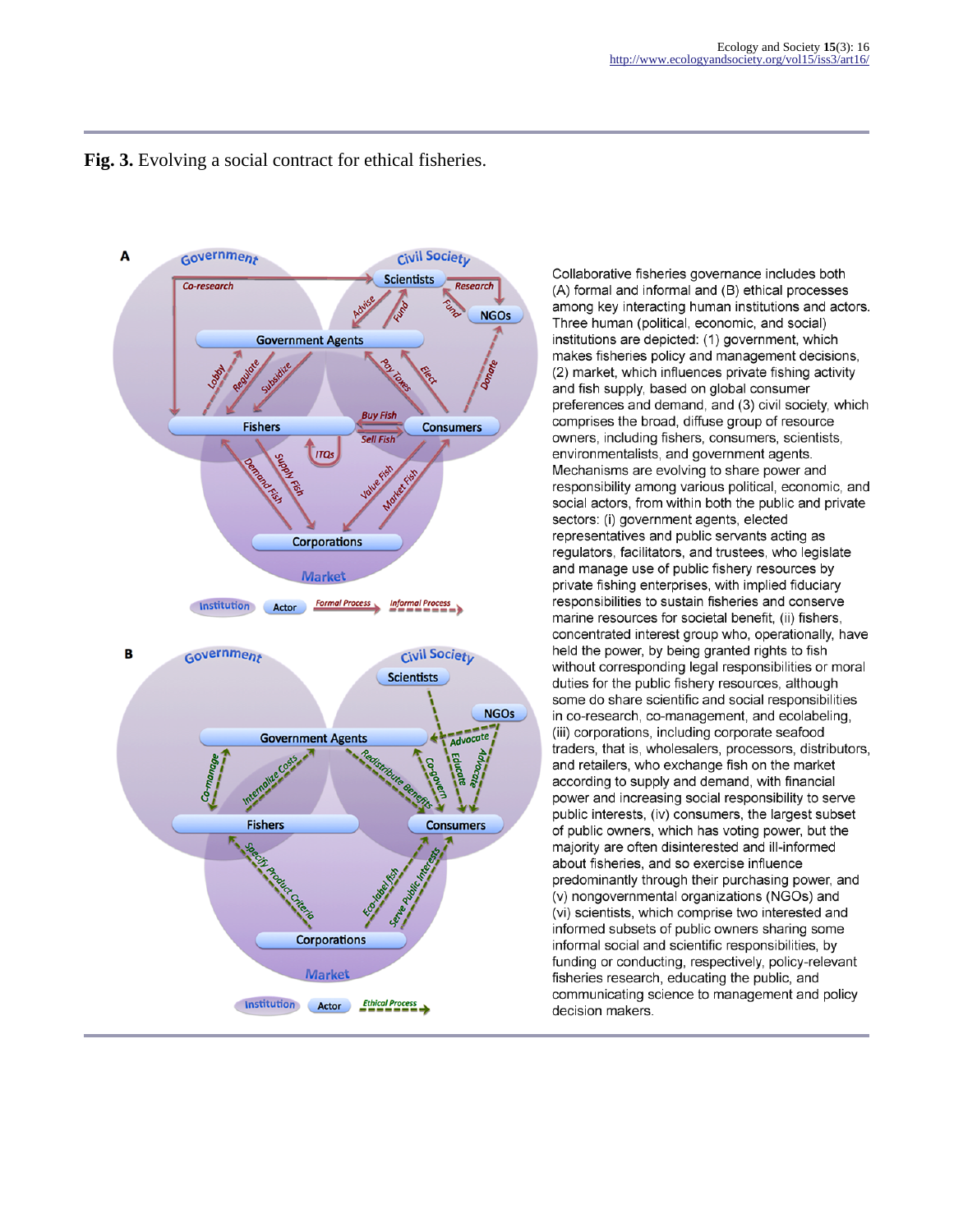corporate interests can benefit from the delivery of public goods that translate into enhanced reputations and, ultimately, corporate profits (Zadek 2006).

Within civil society, NGOs and the people and foundations that fund them, e.g., [Greenpeace,](http://www.greenpeace.org/international/) the [World Wildlife Fund](http://www.worldwildlife.org/), and [Oceana,](http://www.oceana.org/) are advocating for greater social responsibility in protecting global marine resources and supporting local coastal communities, while the international academic community increasingly shares with government some scientific responsibilities of fisheries management and governance. Nongovernmental organizations serve informally as societal guardians by advocating for regulatory and legal guidelines that align private incentives with societal values, funding research projects and conservation programs, and informing the public of environmental issues. Academics serve society as unbiased scientific, legal, and policy advisers in fisheries, by contributing multidisciplinary, collaborative research, and educating the public. By devolving and decentralizing some of government's traditional scientific and social responsibilities to scientists, NGOs, corporations, fishing communities, and the public, the government's dual responsibilities to manage fishing enterprises and conserve marine resources for societal benefit may become less entangled and conflicted. Collaborative governance to evolve ethical fisheries is becoming politically feasible, as the behaviors and decisions of governments, corporations, and consumers within the global community are being constrained by emerging social institutions and environmental laws that reflect changing perceptions of human morality.

## **CONCLUSION**

To define a fair and binding social contract in fisheries, the true social and ecological, not just financial costs and benefits of fishing transactions need to be made explicit to individual fishers, fishing communities, and broader society. Only with responsible fisheries management and governance, through transparent, accessible, and accurate information, costs, and benefits, will the public become vested and responsible resource owners and stewards. To protect living fish, while also benefiting from the capture of wild fish, new legislation and governance mechanisms are needed to enable society to exercise its collective right and moral responsibility to minimize further ecological

damage. The global community has the power to vote in governments that will enact laws and design regulatory incentive structures to protect fish and society; it must also share the responsibility to determine what is acceptable for the present and desirable for future generations. Shifting societal baselines to redefine a dynamic social contract for ethical fisheries is thus a collective choice in which all citizens have a stake, and indeed, a right.

*Responses to this article can be read online at: [http://www](http://www.ecologyandsociety.org/vol15/iss3/art16/responses/).ecologyandsociety.org/vol15/iss3/art16/ responses/*

## **Acknowledgments:**

*We thank the Gordon and Betty Moore Foundation (GBMF) and M. E. Calcari for supporting this special feature and The Privilege to Fish symposium at the American Association for the Advancement of Science Annual Meeting 2008, where D. Pauly presented the paper's main thesis. Discussions with the symposium participants and contributing authors, notably T. J. Pitcher (corporate responsibility and Figure 3), J. G. Sutinen (governance), and U. R. Sumaila (subsidies), clarified our understanding. We also benefited from comments by M. Turnipseed, G. R. Munro, R. L. Trosper, C. Menzies, and two anonymous reviewers. M. Lam was funded by a GBMF Marine Conservation Initiative grant and D. Pauly by the Pew Charitable Trusts' Sea Around Us Project.*

## **LITERATURE CITED**

**Acheson, J. M.** 2006. Institutional failure in resource management. *Annual Review of Anthropology* **35**:117–134.

**Agnew, D., J. Pearce, T. Peatman, T. J. Pitcher, and G. Pramod.** 2008. *The global extent of illegal fishing.* Marine Resources and Fisheries Consultants Ltd., London, UK, and Fisheries Ecosystems Restoration Research, Fisheries Centre, University of British Columbia, Vancouver, Canada.

**Alder, J., B. Campbell, V. Karpouzi, K. Kaschner, and D. Pauly.** 2008. Forage fish: from ecosystems to markets. *Annual Review of Environment and Resources* **33**:153–166.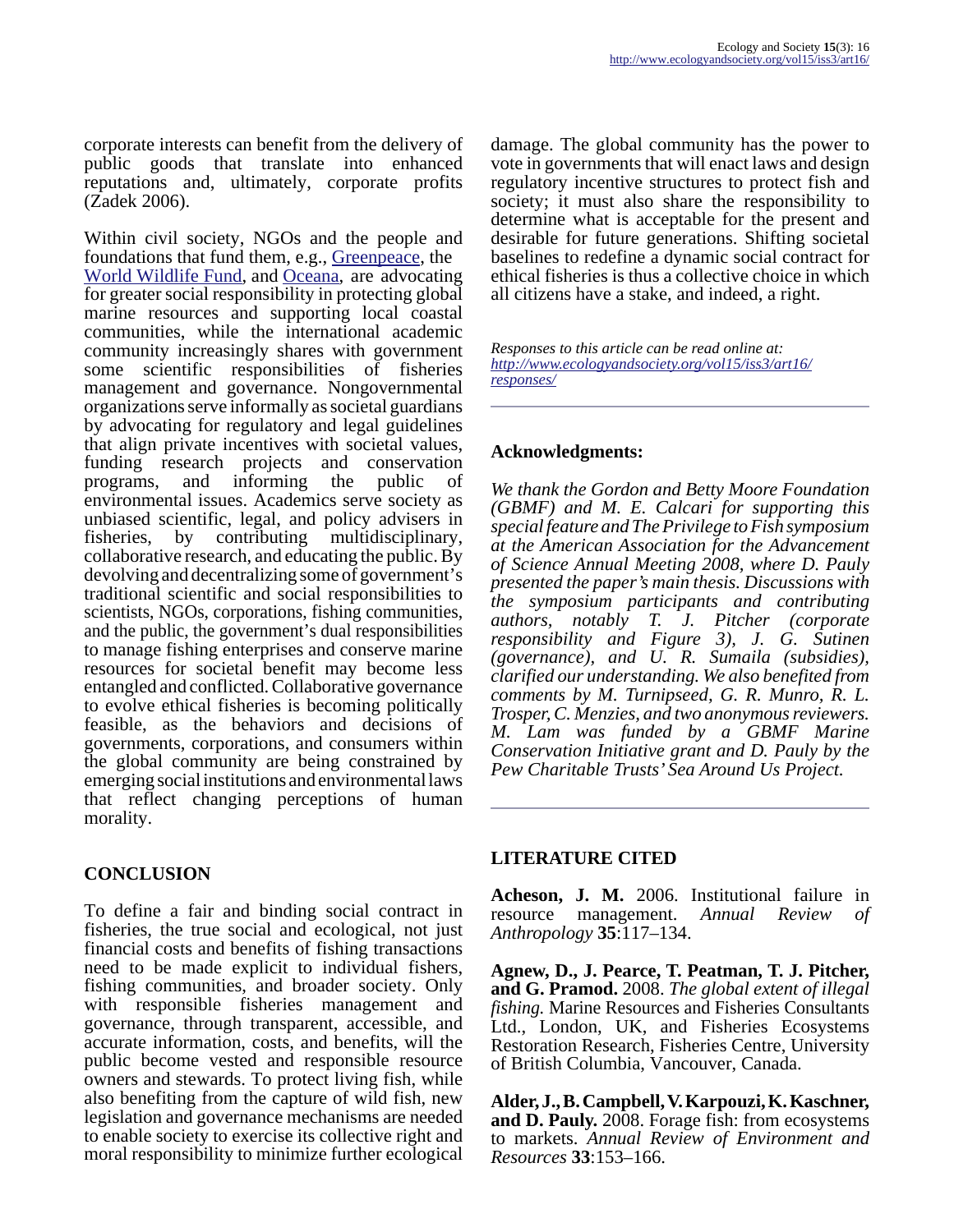**Bader, H.** 1998. *Who has the legal right to fish? Constitutional and common law in Alaska fisheries management.* Marine Advisory Bulletin No. 49, University of Alaska Sea Grant College Program, Fairbanks, Alaska, USA.

**Beddington, J. R., D. J. Agnew, and C. W. Clark.** 2007. Current problems in management of marine fisheries. *Science* **316**:1713–1716.

**Bergkamp, L.** 2001. *Liability and environment: private and public law aspects of civil liability for environmental harm in an international context.* Martinus Nijhoff, Leiden, The Netherlands.

**Berkes, F., D. Feeny, B. J. McCay, and J. M. Acheson.** 1989. Commentary: the benefits of the commons. *Nature* **340**:91–93.

**Branch, T. A.** 2009. How do individual transferable quotas affect marine ecosystems? *Fish and Fisheries* **10**:39–57.

**Bromley, D. W.** 1992. The commons, common property, and environmental policy. *Environmental and Resource Economics* **2**:1–17.

**Bromley, D. W.** 2007. Environmental regulations and the problem of sustainability: moving beyond "market failure." *Ecological Economics* **63**:676– 683.

**Bromley, D. W.** 2008. The crisis in ocean governance: conceptual confusion, spurious economics, political indifference. *MAST* **6**(2):7–22.

**Bromley, D. W.** 2009. Abdicating responsibility: the deceits of fisheries policy. *Fisheries* **34**(6):280– 290*.*

**Bundy, A., R. Chuenpagdee, S. Jentoft, and R. Mahon.** 2008. If science is not the answer, what is? An alternative governance model for the world's fisheries. *Frontiers in Ecology and the Environment* **6**(3):152–155.

**Burek, R.** 2010. Tuna hits highest price in nine years at Tokyo auction. BBC News, London, UK. [online] URL: [http://news.bbc.co.uk/2/hi/asia-pacific/8440758.](http://news.bbc.co.uk/2/hi/asia-pacific/8440758.stm) [stm](http://news.bbc.co.uk/2/hi/asia-pacific/8440758.stm).

**Charles, A. T.** 2001. *Sustainable fishery systems.* Blackwell Science, Oxford, UK.

**Chu, C.** 2008. Thirty years later: the global growth of ITQs and their influence on stock status in marine fisheries. *Fish and Fisheries* **10**:217–230.

**Clark, C. W., G. R. Munro, and U. R. Sumaila.** 2007. Buyback subsidies and the ITQ alternative. *Land Economics* **83**:50–58.

**Clark, C. W., G. R. Munro, and U. R. Sumaila.** 2010. Limits to the privatization of fishery resources. *Land Economics* **86**(2):209–218.

**Coase, R. H.** 1960. The problem of social cost. *The Journal of Law and Economics* **3**:1-40.

**Copes, P.** 1986. A critical review of the individual quota as a device in fisheries management. *Land Economics* **62**(3):278–291.

**Copes, P.** 2000. Aboriginal fishing rights and salmon management in British Columbia: matching historical justice with public interest. Pages 75–91 *in* E. E. Knudsen, C. R. Steward, D. D. MacDonald, J. E. Williams, and D. W. Reiser, editors. *Sustainable fisheries management: Pacific salmon.* CRC Press LLC, Lewis Publishers, Boca Raton, Florida, USA.

 **Costanza, R., F. Andrade, P. Antunes, M. van der Belt, D. Boersma, D. F. Boesch, F. Catarino, S. Hanna, K. Limburg, B. Low, M. Molitor, J. G. Pereira, S. Rayner, R. Santos, J. Wilson, and M. Young.** 1998. Principles for sustainable governance of the oceans. *Science* **281**:198–199.

**Costello, C., S. D. Gaines, and J. Lynham.** 2008. Can catch shares prevent fisheries collapses? *Science* **321**:1678–1681.

**Coward, H., R. Ommer, and T. Pitcher, editors.** 2000. *Just fish: ethics and Canadian marine fisheries.* Social and Economics Papers No. 23, Institute of Social and Economics Research, Memorial University of Newfoundland, St. John's, Newfoundland, Canada.

**Crutzen, P. J.** 2002. Geology of mankind: the anthropocene. *Nature* **415**:23.

**Daley, B.** 2008. Ocean fishing for sport faces fee: millions of anglers would need license; US seeks better data on what is reeled in. *The Boston Globe*,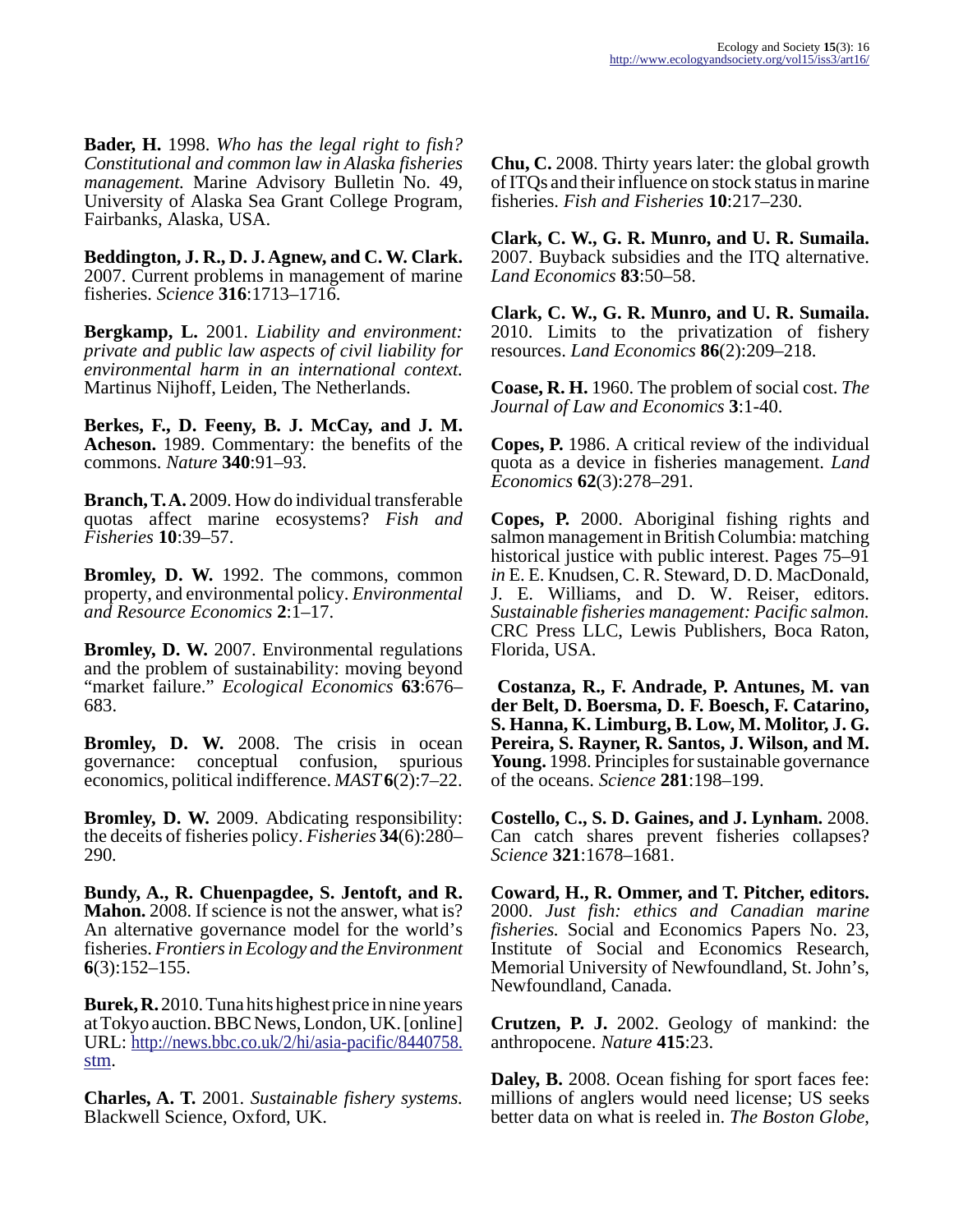12 June 2008. [online] URL: [http://www.boston.com/](http://www.boston.com/news/local/massachusetts/articles/2008/06/12/ocean_fishing_for_sport_faces_fee/) [news/local/massachusetts/articles/2008/06/12/](http://www.boston.com/news/local/massachusetts/articles/2008/06/12/ocean_fishing_for_sport_faces_fee/) [ocean\\_fishing\\_for\\_sport\\_faces\\_fee/.](http://www.boston.com/news/local/massachusetts/articles/2008/06/12/ocean_fishing_for_sport_faces_fee/)

**Daly, H. E.** 1991. *Steady-state economics: second edition with new essays.* Island Press, Washington, D.C., USA.

**Dasgupta, P. S.** 1982. *The control of resources*. Blackwell, Oxford, UK.

**Davis, K.** 1973. Zero population growth. *Daedalus* **102**(4):15–30.

**Dietz, T., E. Ostrom, P. C. Stern.** 2003. The struggle to govern the commons. *Science* **302**:1907-1912.

**Eagle, J.** 2007. A window into the regulated commons: the Takings Clause, investment security, and sustainability. *Ecology Law Quarterly* **34**:619– 654.

**Eagle, J., and A. Kuker.** 2010. Public fisheries.  *Ecology and Society* **15**(1): 10. [online] URL: [http](http://www.ecologyandsociety.org/vol15/iss1/art10/) [://www.ecologyandsociety.org/vol15/iss1/art10/](http://www.ecologyandsociety.org/vol15/iss1/art10/).

**Epstein, R. A.** 1985. *Takings: private property and the power of eminent domain*. Harvard University Press, Cambridge, Massachusetts, USA.

**Ethórsson, E.** 2000. A decade of ITQ-management in Icelandic fisheries: consolidation without consensus. *Marine Policy* **24**:483–492.

**Feeny, D., F. Berkes, B. J. McCay, and J. M. Acheson.** 1990. The tragedy of the commons: twenty-two years later. *Human Ecology* **18**(1):1–19.

**Fletcher, K. M.** 2006. Regional ocean governance: the role of the Public Trust Doctrine. *Duke Environmental Law and Policy Forum* **16**:187–204.

**Folke, C., T. Hahn, P. Olsson, and J. Norberg.** 2005. Adaptive governance of social–ecological systems. *Annual Review of Environment and Resources* **30**:441–473.

**Fujita, R., and K. Bonzon.** 2005. Rights-based fisheries management: an environmentalist perspective. *Reviews in Fish Biology and Fisheries* **15**:309–312.

**Garcia, S. M.** 1994. The precautionary principle: its implications in capture fisheries management. *Ocean and Coastal Management* **22**(2):99–125.

**Garcia, S. M., and A. T. Charles.** 2008. Fishery systems and linkages: implications for science and governance. *Ocean and Coastal Management* **51**:505– 527.

**Gibbs, M. T.** 2009. Individual transferable quotas and ecosystem-based fisheries management: it's all in the T. *Fish and Fisheries* **10**:470–474.

**Gordon, H. S.** 1954. The economic theory of a common-property resource: the fishery. *The Journal of Political Economy* **62**(2):124–142.

**Grafton, R. Q., R. Arnason, T. Bjørndal, D. Campbell, H. F. Campbell, C. W. Clark, R. Connor, D. P. Dupont, R. Hannesson, R. Hilborn, J. E. Kirkley, T. Kompas, D. E. Lane, G. R. Munro, S. Pascoe, D. Squires, S. I. Steinshamn, B. R. Turris, and Q. Weninger.** 2006. Perspective: incentive-based approaches to sustainable fisheries. *Canadian Journal of Fisheries and Aquatic Sciences* **63**:699–710.

**Grafton, R. Q., T. Kompas, R. McLoughlin, and N. Rayns.** 2007. Benchmarking for fisheries governance. *Marine Policy* **31**:470-479.

**Haggan, N., B. Neis, and I. G. Baird, editors.** 2007. *Fishers' knowledge in fisheries science and management.* Coastal Management Sourcebooks 4, UNESCO Publishing, Paris, France.

**Hanna, S. S.** 1998. Institutions for marine ecosystems: economic incentives and fishery management. *Ecological Applications* **8**(1):S170– S174.

**Hannesson, R.** 2005. Rights based fishing: use rights versus property rights to fish. *Reviews in Fish Biology and Fisheries* **15**:231–241.

**Hardin, G.** 1968. The tragedy of the commons. *Science* **162**:1243–1248.

**Hardin, G.** 1972. *Exploring new ethics for survival: the voyage for the spaceship Beagle*. Viking, New York, New York, USA.

**Harris, D. C.** 2008. *The Boldt decision in Canada: Aboriginal treaty rights to fish in the Pacific. In* A. Harmon, editor. The power of promises: rethinking Indian treaties in the Pacific Northwest. University of Washington Press, Seattle, Washington, USA.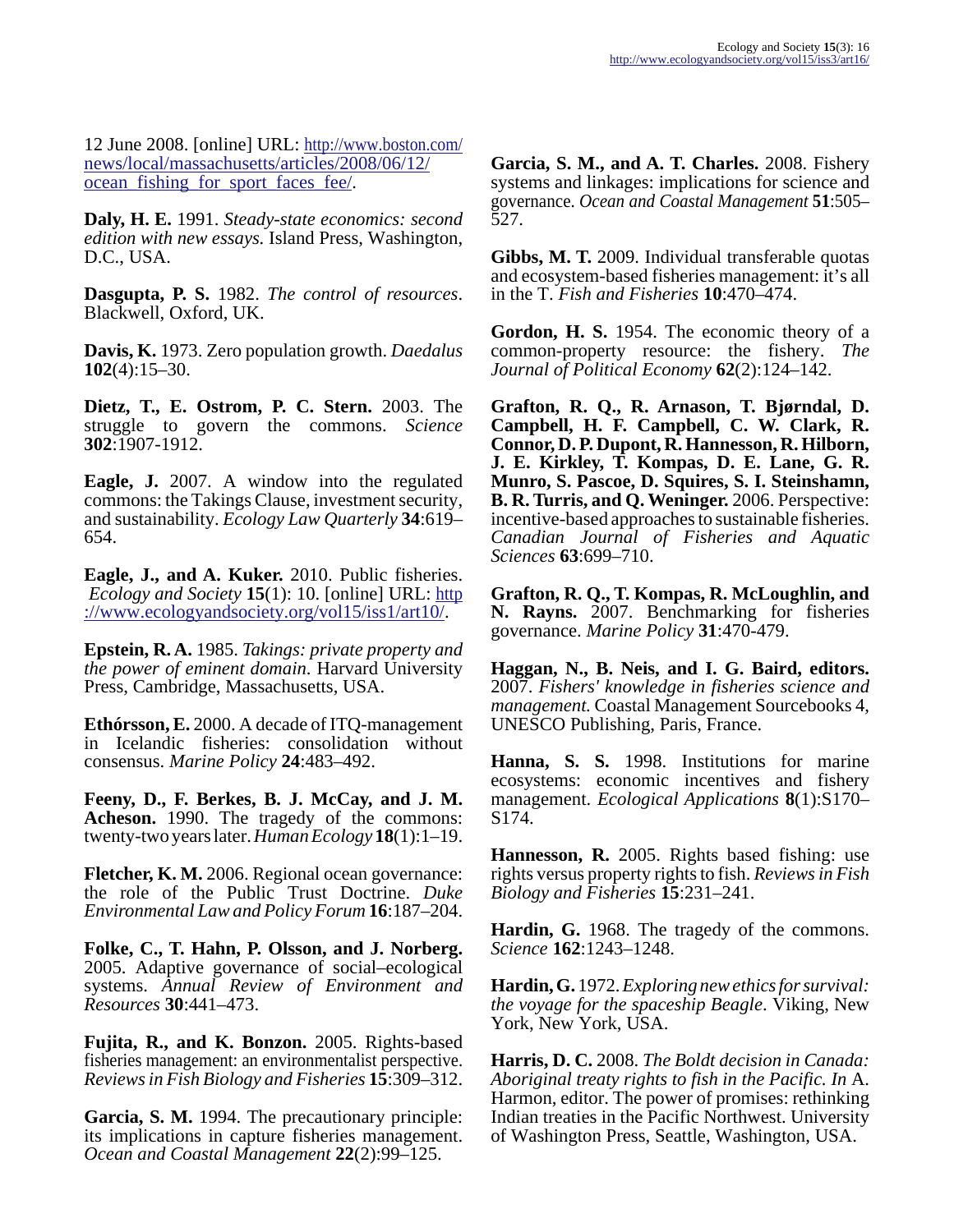**Harris, D. C.** 2009. Aboriginal rights to fish in British Columbia. Pages 496–506 *in* R. B. Anderson and R. M. Bone, editors. *Natural Resources and Aboriginal Peoples in Canada.* Second edition. Captus, Concord, Ontario, Canada.

**Healey, M. C., and T. Hennessey.** 1998. The paradox of fairness: the impact of escalating complexity on fishery management. *Marine Policy* **22**(2):109–118.

**Hilborn, R.** 2007*a*. Defining success in fisheries and conflicts in objectives. *Marine Policy* **31**:153– 158.

**Hilborn, R.** 2007*b*. Managing fisheries is managing people: what has been learned? *Fish and Fisheries* **8**:285-296.

**Hilborn, R., T. A. Branch, B. Ernst, A. Magnusson, C. V. Minte-Vera, M. D. Scheuerell, and J. L. Valero.** 2003. State of the world's fisheries. *Annual Review of Environment and Resources* **28**:359–399.

**Hilborn, R., J. M. (L.) Orensanz, and A. M.** Parma. 2005*a*. Institutions, incentives and the future of fisheries. *Philosophical Transactions of the Royal Society B* **360**:47–57.

**Hilborn, R., J. K. Parrish, and K. Litle.** 2005*b.* Fishing rights or fishing wrongs? *Reviews in Fish Biology and Fisheries* **15**:191–199.

**Huppert, D. D.** 2005. An overview of fishing rights. *Reviews in Fish Biology and Fisheries* **15**:201–215.

**Jacquet, J., J. Hocevar, S. Lai, P. Majluf, N. Pelletier, T. Pitcher, E. Sala, R. Sumaila, and D. Pauly.** 2009. Conserving wild fish in a sea of market-based efforts. *Oryx, The International Journal of Conservation* 1–12.

**Jacquet, J. L., and D. Pauly.** 2007. Trade secrets: renaming and mislabeling of seafood. *Marine Policy* **32**:309–318.

**Jentoft, S.** 1989. Fisheries co-management: delegating government responsibility to fishermen's organizations. *Marine Policy* **13**(2):137–154.

**Jentoft, S.** 2003. A social contract for fisheries? *Samudra Report* **35**:14–18. [online] URL: [http://dlc](http://dlc.dlib.indiana.edu/dlc/bitstream/handle/10535/2905/art03.pdf?sequence=1) .dlib.indiana.edu/dlc/bitstream/handle/10535/2905/ [art03.pdf?sequence=1.](http://dlc.dlib.indiana.edu/dlc/bitstream/handle/10535/2905/art03.pdf?sequence=1)

Jentoft, S. 2007. Limits of governability: institutional implications for fisheries and coastal governance. *Marine Policy* **31**:360–370.

**Jentoft, S., and B. McCay.** 1995. User participation in fisheries management: lessons drawn from international experiences. *Marine Policy* **19**  $(3):227-246.$ 

**Johannes, R. E.** 2002. The renaissance of community-based marine resource management in Oceania. *Annual Review of Ecology and Systematics* **33**:317–340.

**Johannes, R. E., M. M. R. Freeman, and R. J. Hamilton.** 2000. Ignore fishers' knowledge and miss the boat. *Fish and Fisheries* **1**:257–271.

Johnsen, D. B. 2009. Salmon, science, and reciprocity on the Northwest Coast. *Ecology and Society* **14**(2): 43. [online] URL: [http://www.ecolog](http://www.ecologyandsociety.org/vol14/iss2/art43/) [yandsociety.org/vol14/iss2/art43/](http://www.ecologyandsociety.org/vol14/iss2/art43/).

**Juda, L.** 1999. Considerations in developing a functional approach to the governance of large marine ecosystems. *Ocean Development and International Law* **30**:89–125.

**Juda, L., and T. Hennessey.** 2001. Governance profiles and the management of the uses of large marine ecosystems. *Ocean Development and International Law* **32**:43–69.

**Kaczynski, V. M. and D. L. Fluharty.** 2002. European policies in West Africa: who benefits from fisheries agreements? *Marine Policy* **26**:75– 93.

**Kinzig, A. P., D. Starrett, K. Arrow, S. Aniyar, B. Bolin, P. Dasgupta, P. Ehrlich, C. Folke, M. Hanemann, G. Heal, M. Hoel, A. Jansson, B.-O. Jansson, N. Kautsky, S. Levin, J. Lubchenco, K.- G. Mäler, S. W. Pacala, S. H. Schneider, D. Siniscalco, and B. Walker.** 2003. Coping with uncertainty: a call for a new science–policy forum. *Ambio* **32**:330–335.

**Kirsch, S.** 2001. Lost worlds: environmental disaster, "culture loss," and the law. *Current Anthropology* **42**(2):167–198.

**Kooiman, J.** 2003. *Governing as governance.* Sage, London, UK.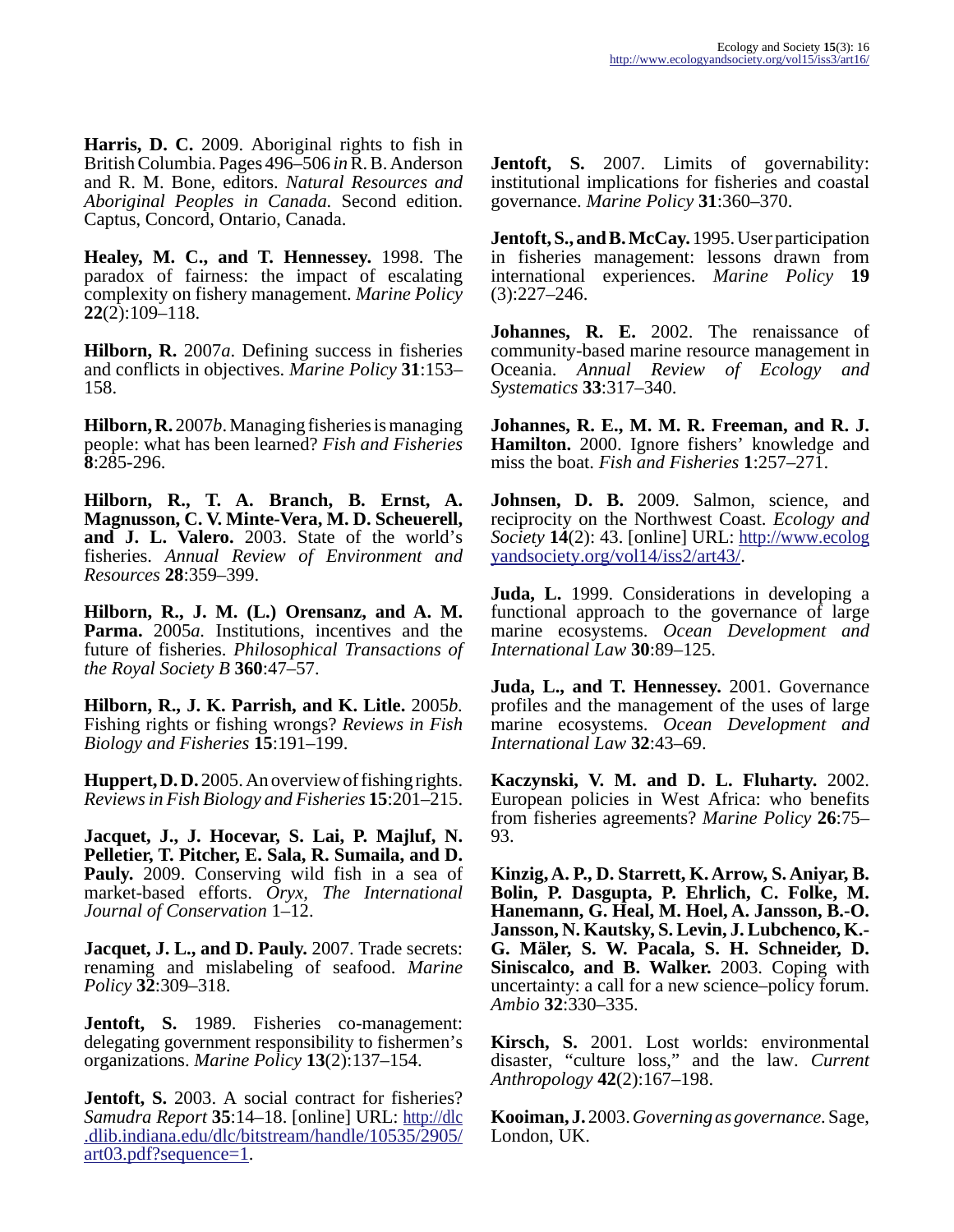**Kooiman, J., M. Bavinck, S. Jentoft, and R. Pullin, editors.** 2005. *Fish for life: interactive governance for fisheries.* Amsterdam University Press, Amsterdam, Netherlands.

**Kuperan, K. and J. G. Sutinen.** 1998. Blue water crime: deterrence, legitimacy, and compliance in fisheries. *Law and Society Review* **32**(2):309–338.

**Lam, M. E.** 2010. Of fish and fishermen: shifting baselines to protect our ecology and society. *Ecology and Society, in press.*

**Lauck, T., C. W. Clark, M. Mangel, and G. R. Munro.** 1998. Implementing the precautionary principle in fisheries management through marine reserves. *Ecological Applications* **8**(1):S72–S78.

**Libecap, G. D.** 2008. Open-access losses and delay in the assignment of property rights. *Arizona Law Review* **50**(2):379–408.

**Ludwig, D., R. Hilborn, and C. Walters.** 1993. Uncertainty, resource exploitation, and conservation: lessons from history. *Science* **260**:17–36.

**Macdonald, J. M.** 1995. Appreciating the Precautionary Principle as an ethical evolution in ocean management. *Ocean Development and International Law* **26**:255–286.

**Macinko, S., and D. W. Bromley.** 2002. Who owns America's fisheries? Island Press, Washington, D. C., USA.

**Macinko, S., and D. W. Bromley.** 2004. Property and fisheries for the twenty-first century: seeking coherence from legal and economic doctrine. *Vermont Law Review* **28**:623–661.

**Mangel, M., L. M. Talbot, G. K. Meffe, M. T. Agardy, D. L. Alverson, J. Barlow, D. B. Botkin, G. Budowski, T. Clark, J. Cooke, R. H. Crozier, P. K. Dayton, D. L. Elder, C. W. Fowler, S. Funtowicz, J. Giske, D. Ludwig, K. Magnusson, B. S. Malayang III, C. Mann, E. A. Norse, S. P. Northridge, W. F. Perrin, C. Perrings, R. M. Peterman, G. B. Rabb, H. A. Regier, J. E. Reynolds III, K. Sherman, M. P. Sissenwine, T. D. Smith, A. Starfield, R. J. Taylor, M. F. Tillman, C. Toft, J. R. Twiss, Jr., J. Wilen, and T. P. Young.** 1996. Principles for the conservation of wild living resources. *Ecological Applications* **6**(2):338–362.

**McCay, B. J., and S. Jentoft.** 1998. Market or community failure? Critical perspectives on common property research. *Human Organization* **57**  $(1):21-29.$ 

**Menzies, C. R. and C. F. Butler.** 2007. Returning to selective fishing through indigenous fisheries knowledge. *The American Indian Quarterly* **31**  $(3):441-464.$ 

**Mora, Camilo, R. A. Myers, M. Coll, S. Libralato, T. J. Pitcher, U. R. Sumaila, D. Zeller, R. Watson, K. J. Gaston, and B. Worm.** 2009. Management effectiveness of the world's marine fisheries. *PLoS Biology* **7**(6):1–11.

**Munro, G., and U. R. Sumaila.** 2002. The impact of subsidies upon fisheries management and sustainability: the case of the North Atlantic. *Fish and Fisheries* **3**:233–290.

**National Council for Science and the Environment (NCSE).** 2000. Recommendations for improving the scientific basis for environmental decisionmaking. NCSE, Washington, D.C., USA.

**O'Brien, K., B. Hayward, and F. Berkes.** 2009. Rethinking social contracts: building resilience in a changing climate. *Ecology and Society* **14**(2):12 [online] URL: [http://www.ecologyandsociety.org/vol14/](http://www.ecologyandsociety.org/vol14/iss2/art12/) [iss2/art12/](http://www.ecologyandsociety.org/vol14/iss2/art12/).

**Olson, M., Jr.** 1965. The logic of collective action: public goods and the theory of groups. Harvard University Press, Cambridge, Massachusetts, USA.

**Okey, T**. 2003. Membership of the eight Regional Fishery Management Councils in the United States: are special interests over-represented? *Marine Policy* **27**:193–206.

**Ommer, R.** 2000. The ethical implications of property concepts in a fishery. Pages 117-139 *in* H. Coward, R. Ommer, and T. Pitcher, editors. *Just fish: ethics and Canadian marine fisheries.* Social and Economics Papers No. 23, Institute of Social and Economics Research, Memorial University of Newfoundland, St. John's, Newfoundland, Canada.

**Ostrom, E.** 1990. *Governing the commons: the evolution of institutions for collective action.* Cambridge University Press, New York, New York, USA.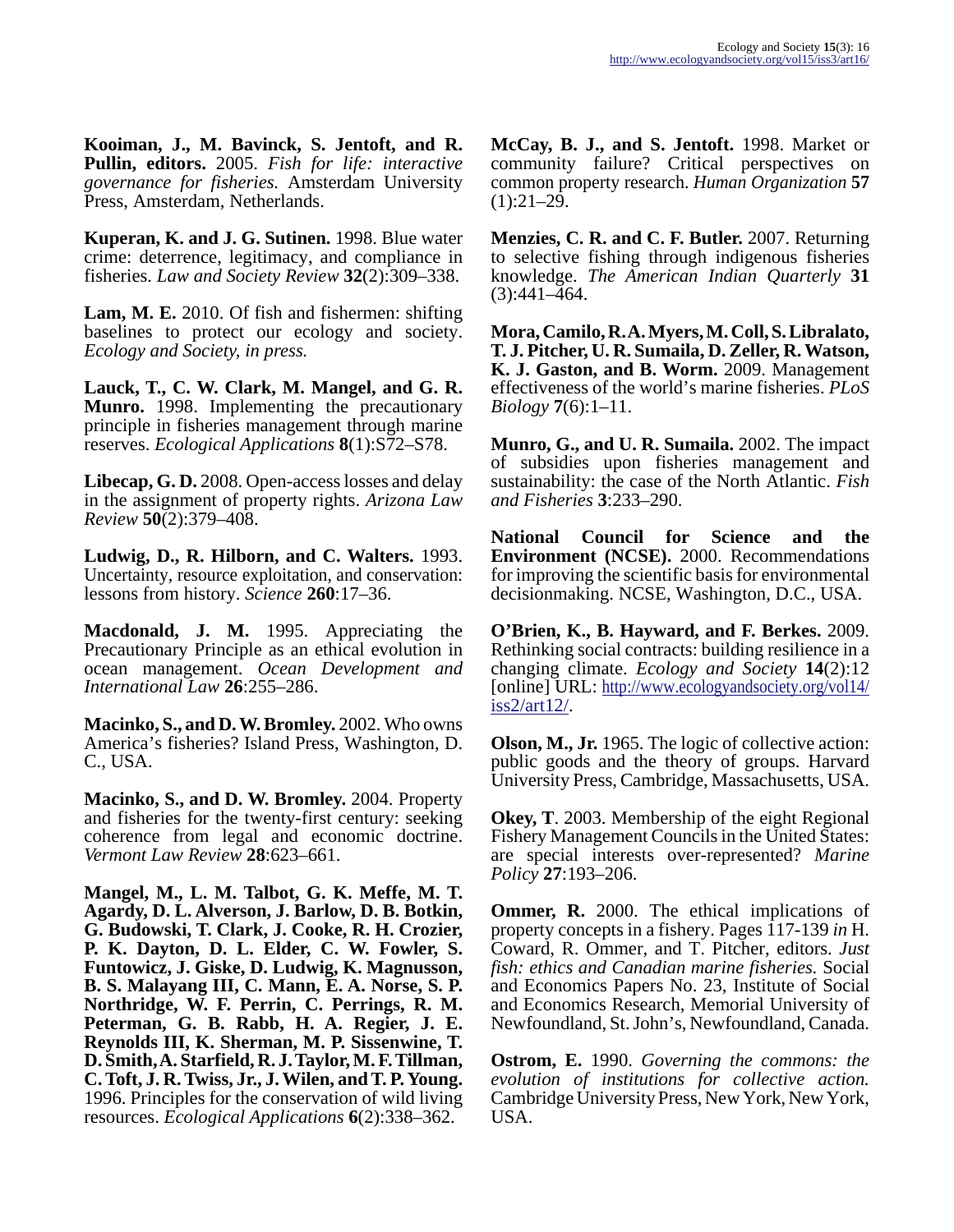**Ostrom, E., J. Burger, C. B. Field, R. B. Norgaard, and D. Policansky.** 1999. Revisiting the commons: local lessons, global challenges. *Science* **284:**278–282.

**Pardy, B.** 2005. In search of the holy grail of environmental law: a rule to solve the problem. *McGill International Journal of Sustainable Development Law and Policy* **1**(1):30–57.

**Pauly, D.** 2007. The *Sea Around Us* Project: documenting and communicating global fisheries impacts on marine ecosystems. *Ambio* **36**(4):290– 295.

**Pauly, D., J. Alder, E. Bennett, V. Christensen, P. Tyedmers, and R. Watson.** 2003. The future of fisheries. *Science* **302**:1359–1361.

**Pauly, D., V. Christensen, J. Dalsgaard, R. Froese, and F. Torres Jr.** 1998. Fishing down marine food webs. *Science* **279**:860–863.

**Pauly, D., V. Christensen, S. Guénette, T. J. Pitcher, U. R. Sumaila, C. J. Walters, R. Watson, and D. Zeller.** 2002. Towards sustainability in world fisheries. *Nature* **418**:689–695.

**Peltzman, S.** 1976. Toward a more general theory of regulation. *Journal of Law and Economics* **19**  $(2):211-240.$ 

**Peltzman, S.** 1993. George Stigler's contribution to the economic analysis of regulation. *The Journal of Political Economy* **101**:818–832.

**Pinkerton, E.** 1999. Directions, principles, and practice in the shared governance of Canadian marine fisheries. Pages 340–354 *in* Newell, D. and R. E. Ommer, editors. *Fishing places, fishing people.* University of Toronto Press, Toronto, Ontario, Canada.

**Pinkerton, E., and D. N. Edwards.** 2009. The elephant in the room: the hidden costs of leasing individual transferable fishing quotas. *Marine Policy* **33**:707–713.

**Pinkerton, E., and M. Weinstein.** 1995. *Fisheries that work. Sustainability through community-based management.* The David Suzuki Foundation, Vancouver, British Columbia, Canada.

**Pitcher, T. J., P. J. B. Hart, and D. Pauly, editors.** 1998. *Reinventing fisheries management.* Chapman and Hall Fish and Fisheries Series 23. Kluwer, Dordrecht, The Netherlands.

**Pitcher, T. J., D. Kalikoski, G. Pramod, and K. Short.** 2009. Commentary: not honouring the code. *Nature* **457**:658–659.

**Pitcher, T. J., and M. E. Lam.** 2010. Fishful thinking: rhetoric, reality and the sea before us. *Ecology and Society* **15**(2): 12. [online] URL: [http:](http://www.ecologyandsociety.org/vol15/iss2/art12/) [//www.ecologyandsociety.org/vol15/iss2/art12/.](http://www.ecologyandsociety.org/vol15/iss2/art12/)

**Poostchi, B.** 1996. Follow-up to the 1993 green paper on environmental liability. *Review of European Community and International Environmental Law* **5**(4):328–334.

**Raymond, L.** 1996. The ethics of compensation: takings, utility, and justice. *Ecology Law Quarterly* **23**:577–622.

**Rockström, J., W. Steffen, K. Noone, Å. Persson, F. S. Chapin, III, E. F. Lambin, T. M. Lenton, M. Scheffer, C. Folke, H. J. Schellnhuber, B. Nykvist, C. A. de Wit, T. Hughes, S. van der Leeuw, H. Rodhe, S. Sörlin, P. K. Snyder, R. Costanza, U. Svedin, M. Falkenmark, L. Karlberg, R. W. Corell, V. J. Fabry, J. Hansen, B. Walker, D. Liverman, K. Richardson, P. Crutzen, and J. A. Foley.** 2009. A safe operating space for humanity. *Nature* **461**:472–475.

**Rosenberg, A. A.** 2007. Fishing for certainty. *Nature* **449**:989.

**Rosenberg, A. A.** 2009*.* Changing U.S. ocean policy can set a new direction for marine resource management. *Ecology and Society* **14**(2):6. [online] URL: [http://www.ecologyandsociety.org/vol14/iss2/](http://www.ecologyandsociety.org/vol14/iss2/art6/) [art6/.](http://www.ecologyandsociety.org/vol14/iss2/art6/)

**Ruhl, J. B.** 2008. Making nuisance ecological. *Case Western Law Review* **58**(3):753-785.

**Russ, G. R., and D. C. Zeller.** 2003. From *Mare Liberum* to *Mare Reservarum. Marine Policy* **27**  $(1):75-78.$ 

**Safina, C.** 2003. Launching a sea ethic. *Wild Earth* **12**(4):2-5.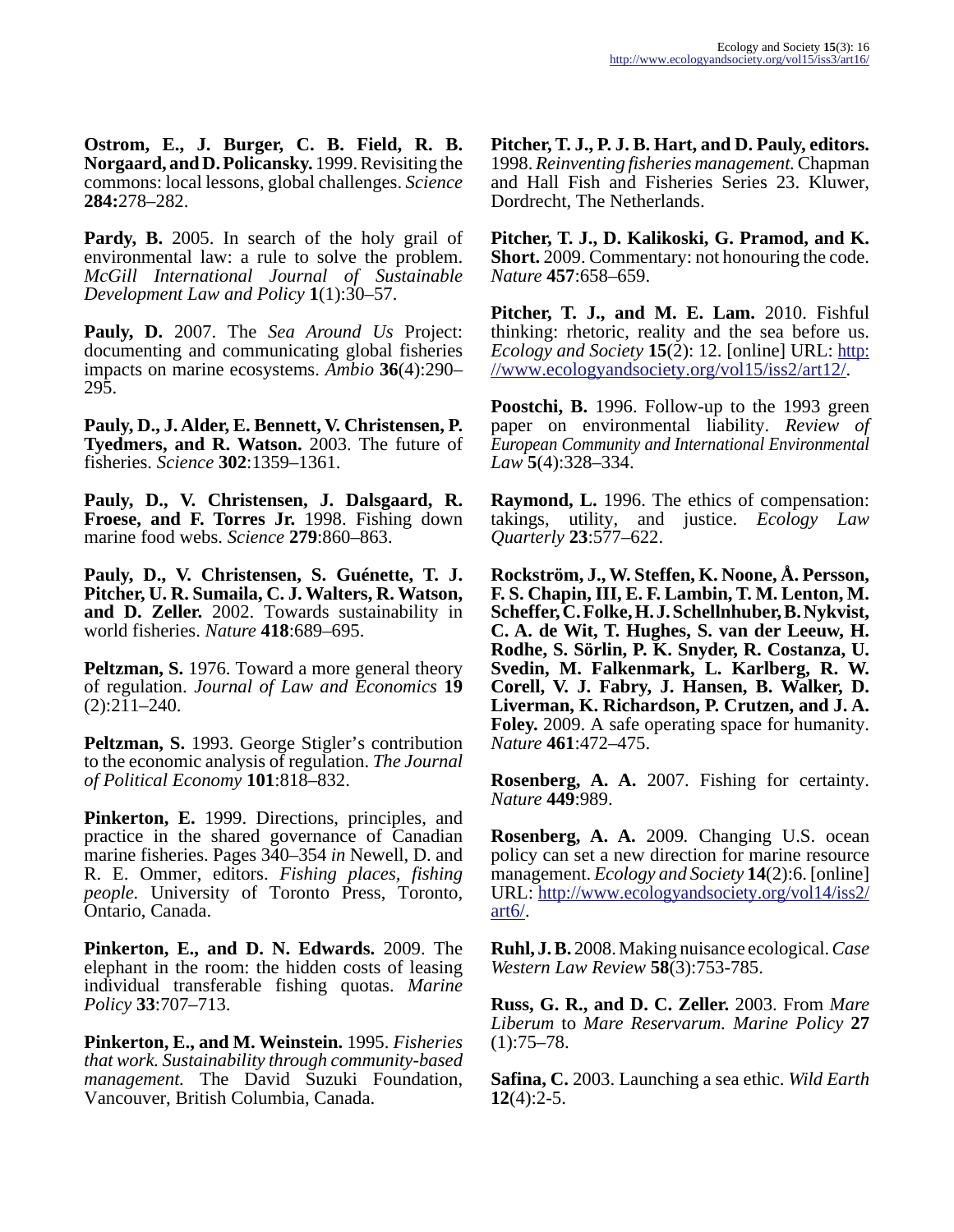**Safina, C., A. A. Rosenberg, R. A. Myers, T. J. Quinn II, and J. S. Collie.** 2005. U.S. ocean fish recovery: staying the course. *Science* **309**:707–708.

**Schlager, E., and E. Ostrom.** 1992. Property-rights regimes and natural resources: a conceptual analysis. *Land Economics* **68**(3):249–262.

**Scott, A.** 2008. The evolution of resource property rights. Oxford University Press, Oxford, UK.

**Scott, J. M., J. L. Rachlow, and R. T. Lackey.** 2008. The science–policy interface: what is an appropriate role for professional societies? *BioScience* **58**(9):865–869.

**Sissenwine, M. P., and P. M. Mace.** 2003. Governance for responsible fisheries: an ecosystem approach. Pages 363–391 *in* M. Sinclair and G. Valdimarsson, editors. *Responsible fisheries in the marine ecosystem*. Food and Agriculture Organization (FAO), Rome, Italy.

**Steffen, W., P. J. Crutzen, and J. R. McNeill.** 2007. The Anthropocene: are humans now overwhelming the great forces of nature? *AMBIO: A Journal of the Human Environment* **36**(8):614– 621.

**Stigler, G. J.** 1971. The theory of economic regulation. *Bell Journal of Economics and Management Science* **2**:3–21.

**Sumaila, U. R., J. Alder, and H. Keith.** 2006. Global scope and economics of illegal fishing. *Marine Policy* **30**(6):696–703.

**Sumaila, U. R., A. S. Khan, A. J. Dyck, R. Watson, G. Munro, P. Tydemers, and D. Pauly.** 2009. A bottom-up re-estimation of global fisheries subsidies. *UBC Fisheries Centre Working Paper Series.* Working paper #2009-11. [online] URL: [ftp://ftp.fisheries.ubc.ca/FCWP/FCWP\\_2009-11\\_Sumaila.](http://ftp://ftp.fisheries.ubc.ca/FCWP/FCWP_2009-11_Sumaila.pdf) [pdf.](http://ftp://ftp.fisheries.ubc.ca/FCWP/FCWP_2009-11_Sumaila.pdf)

**Sumaila, U. R., L. Teh, R. Watson, P. Tyedmers, and D. Pauly.** 2008. Fuel price increase, subsidies, overcapacity, and resource sustainability. *ICES Journal of Marine Science* **65:**1–9.

**Sutinen, J. G., and K. Kuperan.** 1999. A socioeconomic theory of regulatory compliance. *International Journal of Social Economics* **26** (1/2/3):174–193.

**Sutinen, J. G., and M. Soboil.** 2003. The performance of fisheries management systems and the ecosystem challenge. Pages 291–309 *in* M. Sinclair and G. Valdimarsson, editors. *Responsible fisheries in the marine ecosystem.* Food and Agriculture Organization (FAO), Rome, Italy.

**Trosper, R. L.** 2002. Northwest coast indigenous institutions that supported resilience and sustainability. *Ecological Economics* **41**:329–344.

**Trosper, R. L.** 2003. Resilience in pre-contact Pacific Northwest social ecological systems. *Conservation Ecology* **7**(3):6. [online] URL: [http://](http://www.ecologyandsociety.org/vol7/iss3/art6/) [www.ecologyandsociety.org/vol7/iss3/art6/](http://www.ecologyandsociety.org/vol7/iss3/art6/).

**Trosper, R. L.** 2009. *Resilience, reciprocity and ecological economics: Northwest Coast sustainability.* Routledge Taylor and Francis Group, London, UK.

**Turnipseed, M.**, **L. B. Crowder, R. D. Sagarin, and S. E. Roady.** 2009. Legal bedrock for rebuilding America's ocean ecosystems. *Science* **324**:183–184.

**Wackernagel, M., and W. E. Rees.** 1996. *Our ecological footprint: reducing human impact on the Earth.* New Society, Gabriola Island, British Columbia, Canada.

**Weber, M. L., and S. Iudicello.** 2005. *Obstacles and opportunities for community-based fisheries management in the United States.* Coastal Enterprises, Inc., Portland, Maine, USA. [online] URL: [http://www.ceimaine.org/images/stories/pdf/](http://www.ceimaine.org/images/stories/pdf/CommunityBasedFisheriesManagementReport.pdf) [CommunityBasedFisheriesManagementReport.pdf](http://www.ceimaine.org/images/stories/pdf/CommunityBasedFisheriesManagementReport.pdf) .

**White, A.** L. 2006. *Transforming the corporation: redesigning the corporation for social purpose.* Chapter 5, Tellus Institute Great Transition Initiative Paper Series: Frontiers of a Great Transition. [online] URL: [http://www.gtinitiative.org/](http://www.gtinitiative.org/documents/PDFFINALS/5Corporations.pdf) [documents/PDFFINALS/5Corporations.pdf](http://www.gtinitiative.org/documents/PDFFINALS/5Corporations.pdf).

**White, A. L.** 2007. *Is it time to rewrite the social contract?* Occasional paper. Business for Social Responsibility. San Francisco, California, USA. [online] URL: [http://www.tellus.org/publications/files/](http://www.tellus.org/publications/files/BSR_AW_Social-Contract.pdf) [BSR\\_AW\\_Social-Contract.pdf.](http://www.tellus.org/publications/files/BSR_AW_Social-Contract.pdf)

**Wiber, M. G.** 2000. Fishing rights as an example of the economic rhetoric of privatization: calling for an implicated economics. *CRSA* **37**:267–288.